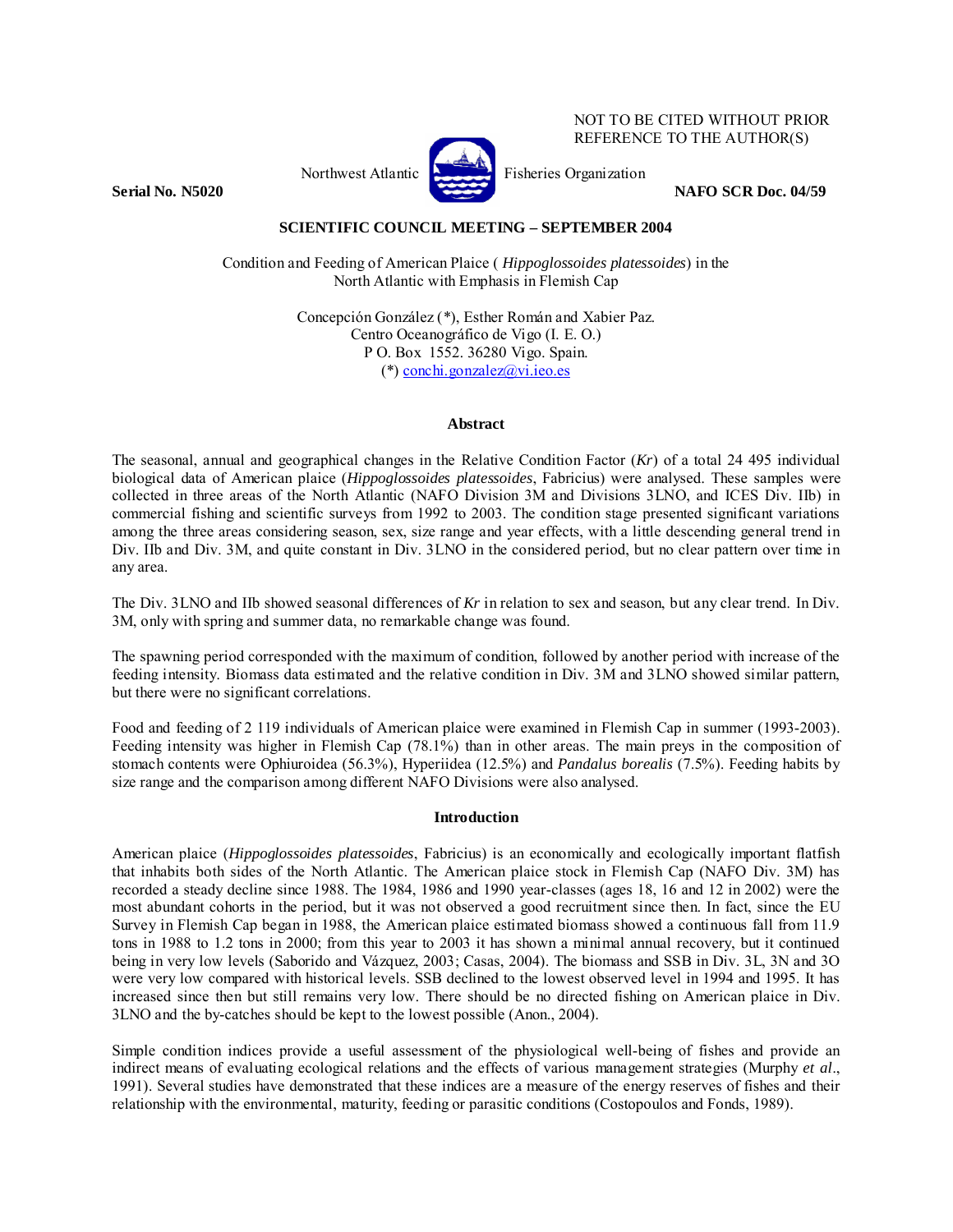Other studies indicate the possible relationship between a continuous deficit condition during years and the current situation of a stock. The implications of a poor condition in the current biomass and in the situation of the stock have been studied in Atlantic cod (*Gadus morhua*), being observed an increment of the natural mortality. This fact contributed to a lower production (Lambert and Dutil, 1997; Dutil and Lambert, 2000); and the decrease of the reproductive investment could affect to the reproductive potential (fecundity and total eggs) and possibly recruitment (Lambert and Dutil, 2000).

The temporal condition variations (seasonal and annual) of American plaice (*Hippoglossoides platessoides*) in three areas of North Atlantic, Area NAFO Div. 3M and 3LNO, and Area Svalbard ICES Div. IIb were examined in this study. Sex, maturity, and length were also considered in the period 1992-2003.

A study of the feeding of this species in these areas in the period 1993-2003 was also presented in order to analyse their possible relationship with the condition.

The aim of this study was to examine and to compare the condition stage of the individuals of three populations of the North Atlantic, and it relationship with the feeding habits and maturity cycle. The changes throughout the period 1992-2003 and the possible influence in the population state were also examined.

### **Material and Methods**

24495 individual biological data of American plaice (*Hippoglossoides platessoides*) of the Northwest Atlantic and Arctic from research and commercial surveys during the 1992-2003 period were analysed (Tables 1 and 2). The surveys were the EU survey in Flemish Cap Div. 3M (Casas, 2004), "Platuxa" Spanish Survey in NAFO Div. 3NO (González Troncoso *et al*., 2004), "3L-Fletán Negro" Spanish Survey (*per. comm.* X. Paz); "Fletán Ártico" Spanish Survey in Svalbard ICES Div. IIb (Paz *et al*., 2004). The commercial surveys data correspond to the period 2001- 2003 developed in NAFO (Spanish bottom trawl fishery target to Greenland halibut, *Reinhardtius hippoglossoides*), ICES (Spanish pair trawl fishery target to cod, *Gadus morhua*, and Spanish bottom trawl fishery target to northern shrimp, *Pandalus borealis*). The data obtained in the Pilot Action of Experimental Fishing developed in the Sea of Barents-Svalbard (ICES, Div. I and IIb) target to American plaice in 1995 were also included (Durán and Román, 2000).

The biological samplings were carried out on board, and the data collected for each individual were: length (TL to the nearest lower cm), sex, maturity stage (inmature, maturing, spawning and post-spawning), weight (gr) and stomach repletion degree (empty, partial fullness, fullness). The individuals were compiled in size ranges of 10 cm each (20-29, 30-39, 40-49, 50-59 and  $\geq 60$  cm) to make their analysis easier (Table 1). The maturity stage was assigned by macroscopic analysis.

Data were grouped by seasons. In some cases it was not possible to complete the annual cycle (in 3M) because were not enough data. The available data for the spring included the months of April and May; those for the summer included from June to August; those for the autumn include from September to November; and those for the winter include the months of December and January. The inter-annual comparisons were only made when it was available, at least, a two year series for the same season.

Individuals smaller than 20 cm have not been kept in mind because their weight presented a very high dispersion caused by mistake in the system of weight. In some cases, individuals  $\geq 60$  cm were not consider due to the small amount of individuals in the sample.

Div. 3NO and 3L data were studied as a whole because it is one stock for this species (Anon., 2004).

A condition index was calculated because it provides a useful assessment of the plumpness and physiological wellbeing of fishes. The Fulton Condition Factor (*K*) is the traditional approach to these indices (Anderson and Gutreuter, 1983).

$$
K = W / (L)^3 * 100
$$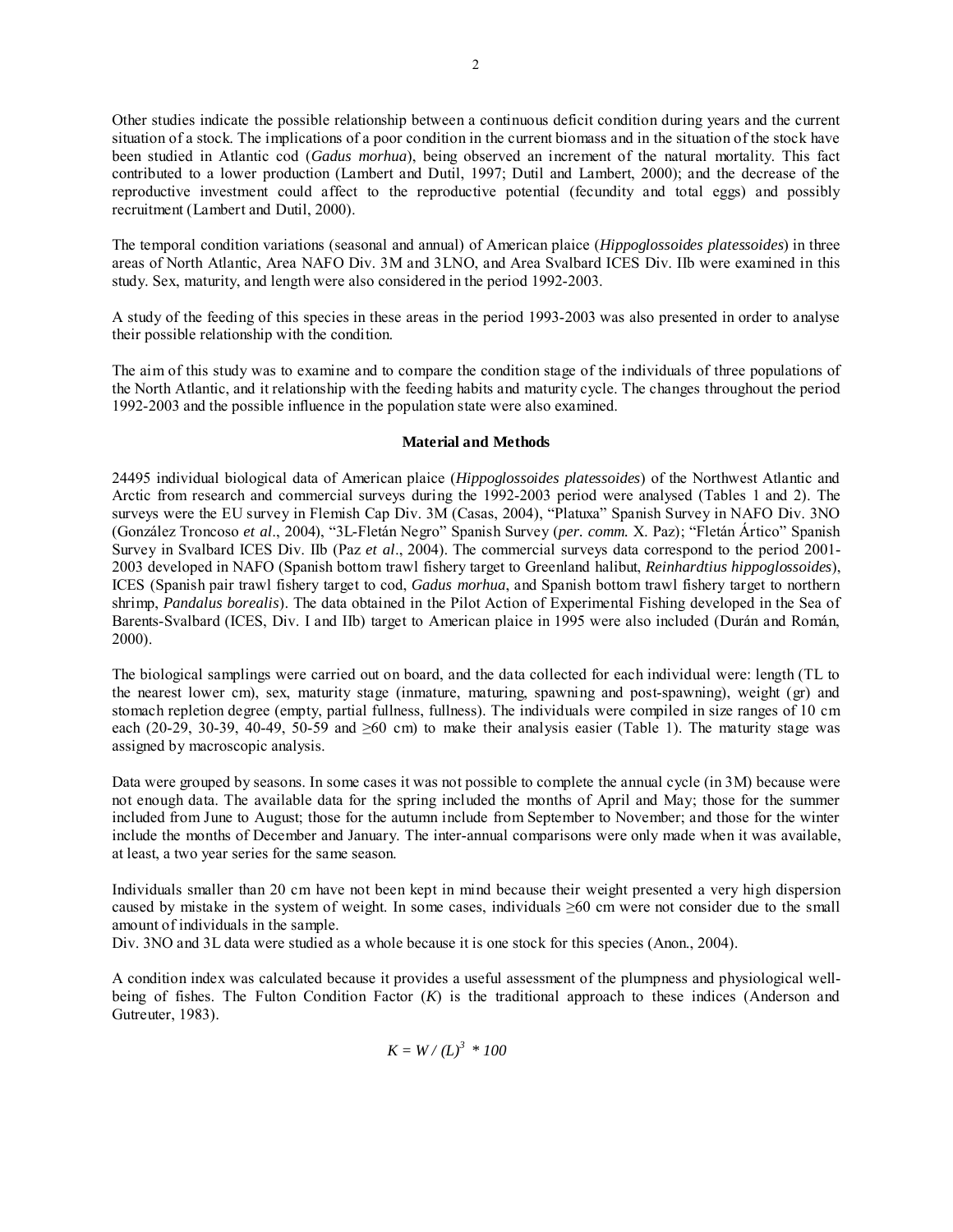where: *W* is the observed weight (gr) of the individual *i* 

*L* is the total length (cm) of the individual *i*

The power function is calculated in order to obtain the expected weight (*W´*), using the mathematical description of weight-length relationship for the individuals of each area, year, season and sex.

$$
W'=a*(L)^b
$$

where: *L* is the total length (cm) of the individual *i* 

*a* is the intercept

*b* is the slope

The Relative Condition Factor  $(K_r)$  is calculated to compare fishes of the same species of different lengths, sex, locations and years (Le Cren, 1951).

 $K_r = W/W'$ 

where: *W* is the observed weight of the individual *i W´* is the predicted weight based on weight-length equation for the individual *i*

We have also used statistics to measure the amount of variation in the observed values; the mean-centered coefficient of variation (COV) is the result of expressing the standard deviation as a percentage of the mean. The study of the annual and seasonal series of each area has been considered, as well as the comparisons among the three areas with the mean Relative Condition Factor (*Kr*).The GLM Univariate procedure (General Linear Model) has been used to test the hypothesis that the means of the Relative Condition Factor of several groups are not significantly different.

Due to the different sampling conditions, the data from commercial and scientific surveys were analysed in order to analyse their degree of internal variability in each area before working with them as a whole. The differences of the variation coefficient between both sources were small, and they did not show significant differences in the mean *Kr* in the most of the cases, although some exceptions were found (Table 2).

American plaice feeding habits were studied from the same research surveys data: 2 119 individuals in the 1993-03 period in 3M; 5 262 individuals in the 2002-03 period in 3LNO; and 465 individuals in the 2002 period in IIb (Table 3). In each haul, a maximum of 10 stomachs from each 10 cm length range were analysed. Fish whose stomachs were everted or contained preys ingested in the fishing gear were discarded. Specimens that presented total or partial regurgitation were taken into account to estimate the emptiness indice. The methodology was the same used in 1993 (Rodríguez-Marín *et al*., 1994).

For each predator, the data collected were: total length to the nearest lower cm; volume of the stomach content, quantified in c.c. using a trophometer (Olaso, 1990); the percentage of each prey in the total volume, and digestion stage and number of each prey. Preys were identified by species when the digestion stage permitted it, or to the lowest possible taxonomic level.

The Feeding Intensity Index (FI) is the percentage of individuals with stomach content and is calculated to analyse the feeding intensity for each predator:  $FI = n_f / N_t * 100$ , where  $n_f$  is the number of individuals with stomach contents and  $N_f$  is the total number of individuals sampled.

The importance of each prey taxa in the stomach contents was evaluated using the percentage by volume:  $V = v / V<sub>t</sub>$  \* *100*, where *v* is the volume of a determined prey, and *V<sub>t</sub>* is the total volume of preys. The volumetric method over values the importance of large organisms (Hyslop, 1980).

### **Results**

The Fulton Condition Factor (*K*) values did not present big changes along the studied period. Males in 3LNO presented the highest values of mean Fulton Condition Factor (*K*) (0.997) followed by males in 3M; and for females, this index was superior in 3M (1.046) followed by females in 3LNO. The seasons of better condition varied for each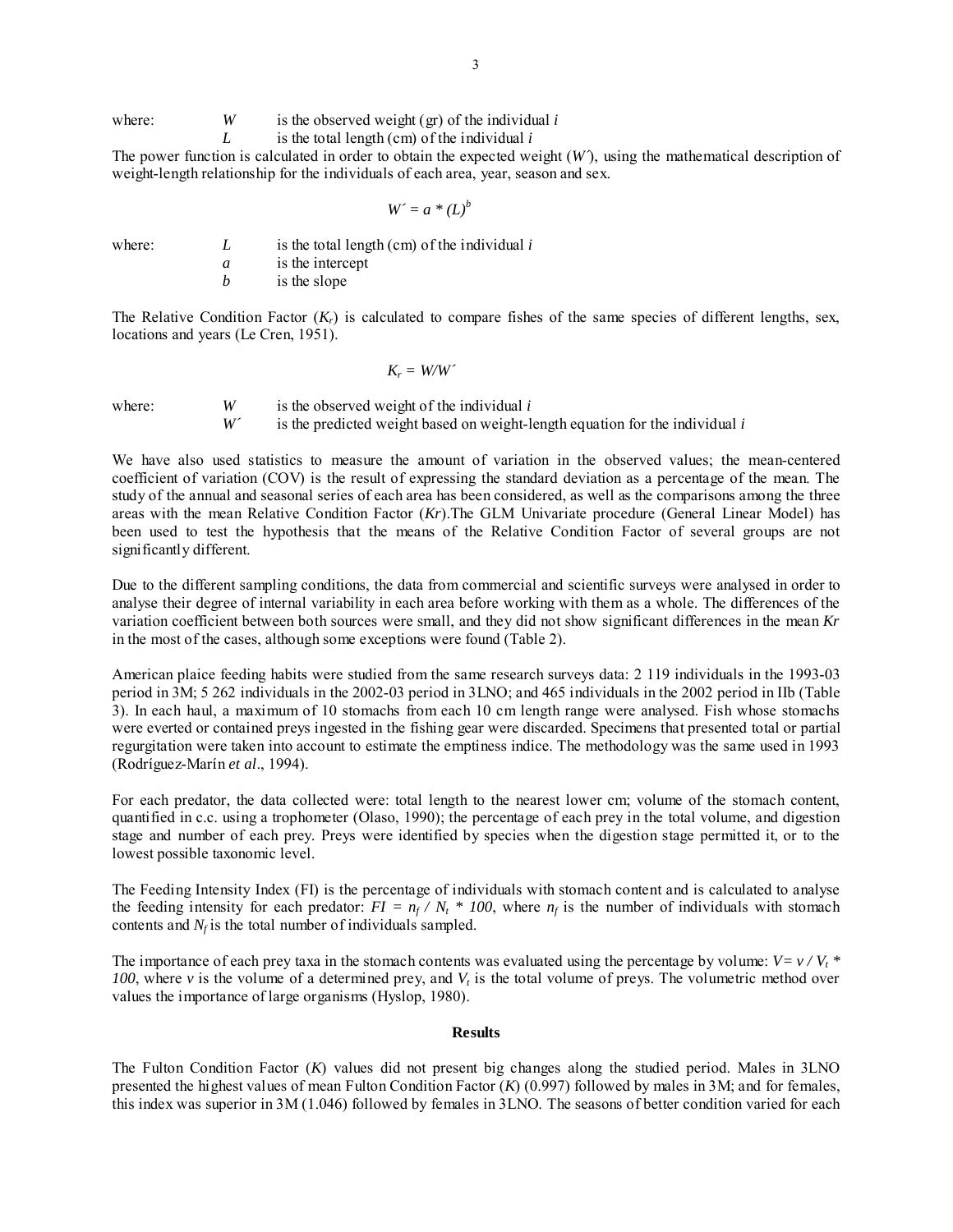sex and area (Tables 4, 5 and 6), but the differences were small. The Fulton Condition Factor showed an upward trend with the size in all the areas, with higher values in 3M. It is remarkable the fall of this factor in individuals  $\geq 40$ cm in IIb (Fig.  $1$ ).

The total mean of the Relative Condition Factor (*Kr*) value was quite constant in 3LNO, it fell very smoothly in 3M and it declined a little in IIb (Fig. 2, 3 and 4). Both sexes generally presented similar values of *Kr*, showing a little difference in IIb (Tables 4, 5 and 6). The size ranges with the higher value of Relative Condition Factor (*Kr*) varied with the area, reflecting once more the fall of condition of individuals  $\geq 40$  cm in IIb (Fig. 1). This index showed very little seasonal variation, except in the condition of the males in winter in 3LNO and IIb (Fig. 5).

Comparing the three areas, this index showed significant differences, taking into account the interaction of the sex, size range, season and year (F(4,24221) = 3.945, p≤0.005). However, considering independently the main effect of each factor, only the year showed significant differences ( $F(11,24221) = 2.117$ ,  $p \le 0.05$ ).

### **Relative Condition in Division 3M (Flemish Cap)**

The mean Relative Condition Factor (*Kr*) showed oscillations in all the size ranges throughout the series in the data for the summer samplings from 1992 to 2003. In general, the condition of females has improved throughout the series, being equaled in the last years. The oscillations in both sexes present opposite trends in some years. In 1995, high values for both sexes were remarkables. The general trend was quite constant all over the period the studied period (Fig. 2).

The total mean relative condition (*Kr*) of males was  $1.006 \pm 0.09$  with a 8.8% the coefficient of variation (COV), and this value in females was  $1.008 \pm 0.09$  with a COV 9.2 (Table 4). In this division there were only spring and summer data, finding few differences between both seasons in relation to sex and size (Fig. 5 and 6).

The biomass in the same period has suffered a great fall from very low levels, however, it showed an increase in the last year (Saborido and Vázquez, 2003; Casas, 2004). In Fig. 2, it can be appreciated a slight likeness between the condition and the estimated biomass for the area during these years, but they did not present a significant correlation, because the *Kr* value hardly varied in spite of the high fall of the biomass.

The *Kr* value in this division did not show significant differences in none of the interactions among season, sex, size range and year. And, with regard to the main effects of these components, it only showed significant differences in relation to the size range (F(3,7588) = 5.109, p ≤0.005) and year (F(11,7588) = 1.794, p ≤0.05).

## **Relative Condition in Division 3LNO**

The Relative Condition Factor in the spring series in the period 1995-2003 showed oscillations for both sexes with similar trend (except in 1998), with an interval of higher values from 1999-2001, but the general trend was shown almost constant (Fig. 3). The total mean *Kr* value in the studied period was similar for both sexes (1.005) with similar standard deviation and coefficient of variation (Table 5). The seasonal variations in both sexes were small, with similar values for both and the biggest difference was found in winter (Fig. 5).

The condition in the period 1995-2003 was slightly constant for the sizes 20-49 cm in spring, and it was lower and more oscillating for the sizes  $\geq$ 50cm. In summer, a slight increase of the condition appeared in the ranges 30-39 and 40-49 cm and it decreased in the range of 50-59 cm, but the opposite process appeared in autumn (Fig. 7).

The estimated biomass in Div. 3NO (Gónzález Troncoso *et al*., 2004) showed an increase in the period 1999-2001, and it showed a slight likeness with the condition from 1998, but it was not like that in previous years. However, condition and estimated biomass did not show a significant correlation (Fig. 3).

The mean Relative Condition Factor presented significant differences in the interaction of the season, sex, year and size range (F(3,11616) = 4.102,  $p \le 0.01$ ), but for the main effects of these variables there were only significant differences with regard to the year ( $F(8,11616) = 4.075$ ,  $p \le 0.000$ ).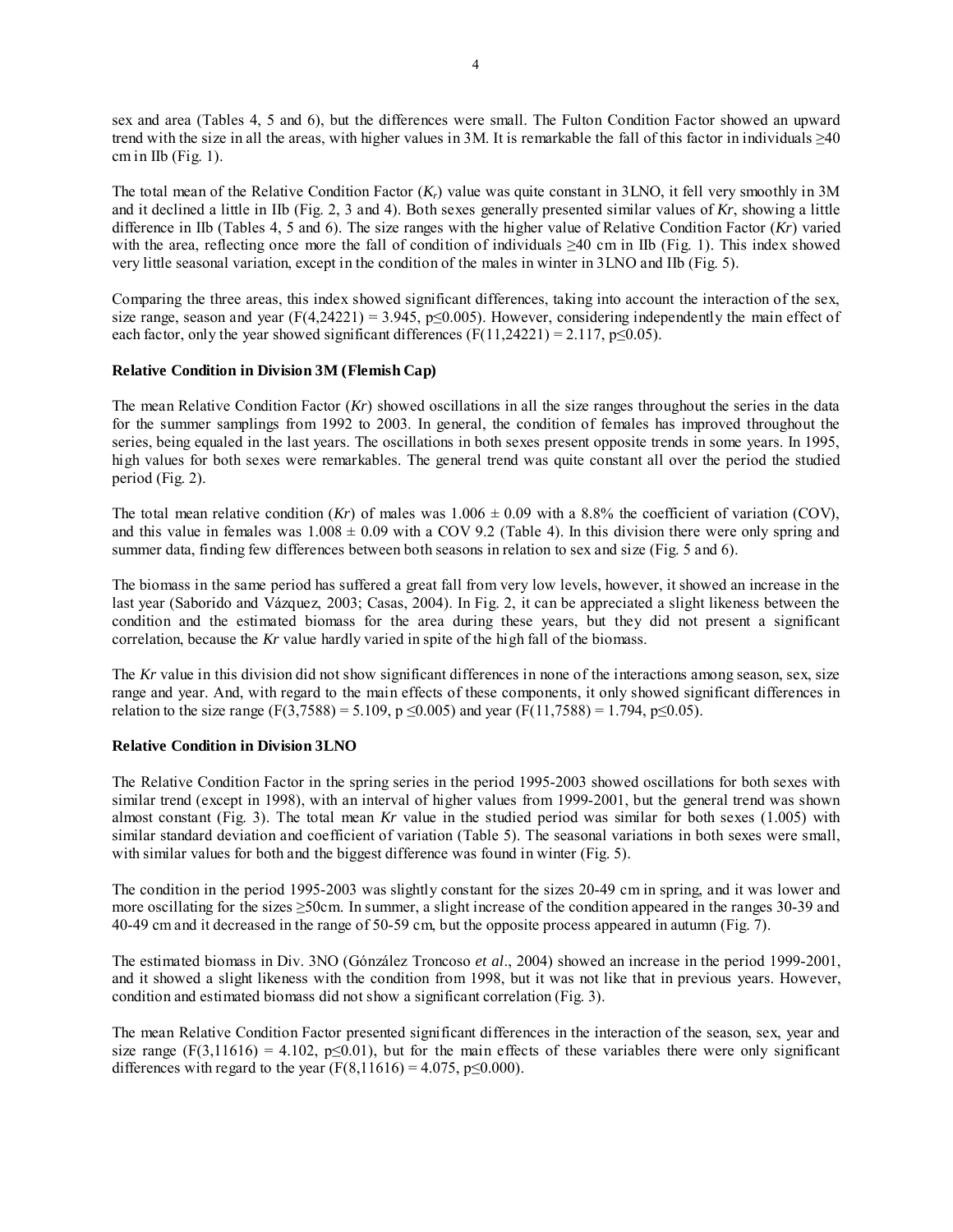### **Relative Condition in Division IIb**

In the annual series of autumn in the period 1997-2003, the mean *Kr* value showed the same trend in both sexes, with more oscillations from 2000, in general being the higher condition in males. The general trend was slight decreasing in both. Estimated biomass and *Kr* did not show correspondence (Fig. 4).

The total mean *Kr* value was higher in males  $(1.007 \pm 0.11)$  during the studied period with 10.9% of variation coefficient and it was  $1.001 \pm 0.10$  with a COV of 9.8% in females (Table 6). The *Kr* factor suffered few changes among seasons, except in males in winter; this result can be distorted because of the few number of sampled individuals (Fig. 5). In relation to size, the condition showed slight seasonal and annual oscillations, especially in individuals ≥40 cm, decreasing their condition in summer and autumn (Fig. 8).

In this division, this value was significantly different in the year, season and sex interactions  $(F(1,5017) = 4.882)$ , p≤0.05), however it was not like that when these effects were studied independently.

#### **Relative Condition in Relation with the Maturity and the Feeding Intensity**

Individuals with better condition corresponded with spawning females, keeping in mind that the condition was also high in immature individuals. Likewise, the *Kr* value was higher in 3LNO during the spawning than in other areas, and the lower value was in 3M. The condition changes in males during the different maturity stages were much smaller than in females (Fig. 9).

Analysing the *Kr* of spawning females, the highest values were in summer in 3LNO, and in spring in IIb. And the feeding intensity of females in 3LNO was higher in autumn; and in summer for females in IIb. There are only data of Div. 3M for spring (Fig. 10).

#### **Feeding habits study**

Data of feeding habits showed a high feeding intensity in Div. 3M and very low in IIb (Table 3 and Fig. 11). The main preys composition in the diet has changed in the last years. Echinodermata was the main preys during the 1993-1999 period, however, it presented a drastic decrease in the stomach contents from 2000, being substituted by crustaceans and other invertebrates (Fig. 12).

The main prey groups in volume in the stomach contents in 3M for the studied period were Echinodermata (Ophiuroidea, 56.3%) and crustaceans (mainly hyperiids with 12.5%). Echinodermata predominated in sizes  $\geq$ 20 cm, and fish (4.8%) were more abundant in individuals  $\leq$ 20 cm (Table 7 and Fig. 13).

The main prey groups in 3LNO were fish (62.4%), mainly *Ammodytes dubbius* (4.02%), and crustaceans (14.6%); equinoderms (10.8%) were also important, mainly myssids and dollar sand (*Echinarachnius parma*). Crustaceans predominated in sizes  $\leq 20$  cm and fish in sizes  $\geq 30$  cm (Table 8 and Fig. 13).

And finally, the more important preys in the diet of American plaice in IIb were crustaceans (40.8%), mainly northern shrimp (22.1%), and fish (40%), mainly *Melanogrammus aeglefinus* (35.4%). Individuals <30 cm preyed crustaceans, Mollusca and equinoderms, and individuals  $\geq$ 30 cm preyed fish and crustaceans in similar quantities (Table 9 and Fig. 13).

#### **Discussion**

The bibliography shows that the spawning of American plaice (*H. platessoides*) varies geographically, taking place at the beginning of April in Flemish Cap, earlier than in Grand Bank (at the end of May) and in Labrador (at the beginning of June). Walsh (1994) compared western and eastern North Atlantic American plaice populations and found that the southern populations of this area presented a quick growth, early maturation and their spawn was from the beginning of the winter until the spring unlike the northern populations that presented a slow growth, late maturation and their spawning took place in the spring-summer period.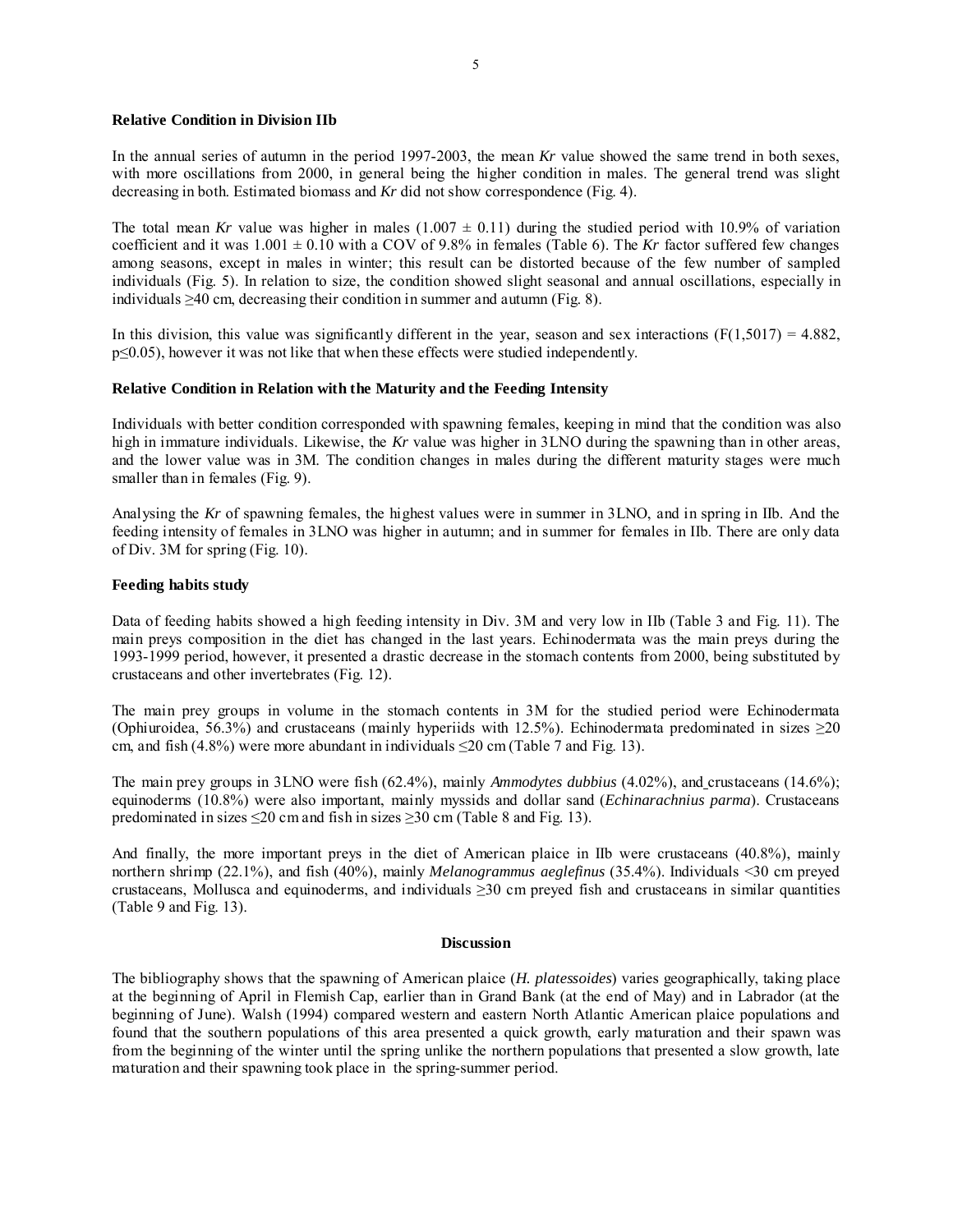Morgan (2001) examined samples from 3LNO in the period 1971-1999 and found low inter - annual variation in the spawning, except in recent years, that the spawning took place in deeper waters and it was more abundant in 3NO than in 3L. In 3L, spawning was later (May) than in 3NO (April) with a significant late spawning in the 1990s. The spawning period took up a wide seasonal period. Spawning females were found from February to August, they were even observed in the months of November and December. This author found post-spawning individuals all the year round, with the biggest proportion of them from April to August. Individuals from maturing to spawning stages were also found in all the seasons, and a high proportion of mature individuals appeared from September to December. This aspect of the duration of the spawning has been noted by other authors (Johnson *et al*., 1999).

Walsh (1994, 1996) indicated that the spawning in the eastern North Atlantic (in the Barents Sea and Svalbard area) began in March and ended in July, and had a peak in the spring. These populations were much larger in age and size at maturity than in other areas.

Taking into account the *Kr* values obtained throughout the studied period for the three areas of the North Atlantic, two groups of individuals would be expected: the smaller and the bigger size for the first maturation.

The first ones should present low *Kr* values and small seasonal and inter-annual variability, while the others should present high values with seasonal fluctuations. These two groups would correspond to two moments of the vital cycle; the first period, with important somatic growth and scarce reserves, in which the energy is used in the own growth; and another period of small somatic growth, in which the energy is used in reproductive functions with a small rate of growth.

In this way, the hypothetical mechanism of the energy distribution (Rijnsdorp, 1990) throughout the year could be extrapolated to the vital cycle of the population, where the value of the condition index would represent the threshold of the energy distribution.

Our results showed significant differences in the relative condition among the three areas, keeping in mind the sex, season, size range and year interactions, but the independent study of each factor did not show significant differences, except for the year factor. This fact could indicate that the relative condition differences among the three compared areas were not important. The spawning females showed better condition than in other maturity stages, differing the season in each area (in summer in 3LNO, and in spring in IIb). An increase of the feeding intensity was also found in the following station, in autumn in 3LNO and in summer in IIb. Males presented a more uniform geographical and seasonal behaviour. On the other hand, some differences can be appreciated in seasonal behaviour in the different sizes. These differences varied with the area and they could be due to the early or late spawning in relation to age. This fact has been reported in American plaice and other species. If the spawning was extended throughout the year, the different maturity stages would be overlapped, and this fact would cause low seasonal differences in the mean of *Kr*.

Morgan (2003) examined the spatial and temporal condition of American plaice among 3L, 3N and 3O. She found seasonal differences with a higher condition in autumn versus spring. She also observed a significant annual difference in the condition, and not significant correlations between condition and abundance. Opposite to this study, our results did not show the best condition in autumn, but both studies agree in the significant annual variability and in the non correlation of the condition and the biomass (abundance in the study of Morgan, 2003). These differences in the results can be related with the fact of treating the data of 3LNO as a whole, when the differences among these three divisions are being demonstrated.

Differences in the diet composition were found by areas and the diet also varied in relation with size, facts reported in another study (González Iglesias *et al*., 2003). The differences in the feeding intensity and composition of preys were also influenced by the different period of sampling in each area and the seasonal and geographical availability of preys.

In these condition studies there are other aspects that should be considered, such as the seasonal distribution across depth/temperature observed (Morgan and Brodie, 1991) or the spawning migrations (Milinsky, 1944a; Albert *et.al*., 1994), in order to avoid a slanted sampling of the population and to distort the results. Another aspect that would help in the study of the condition could be its analysis keeping in mind the eviscerated weight.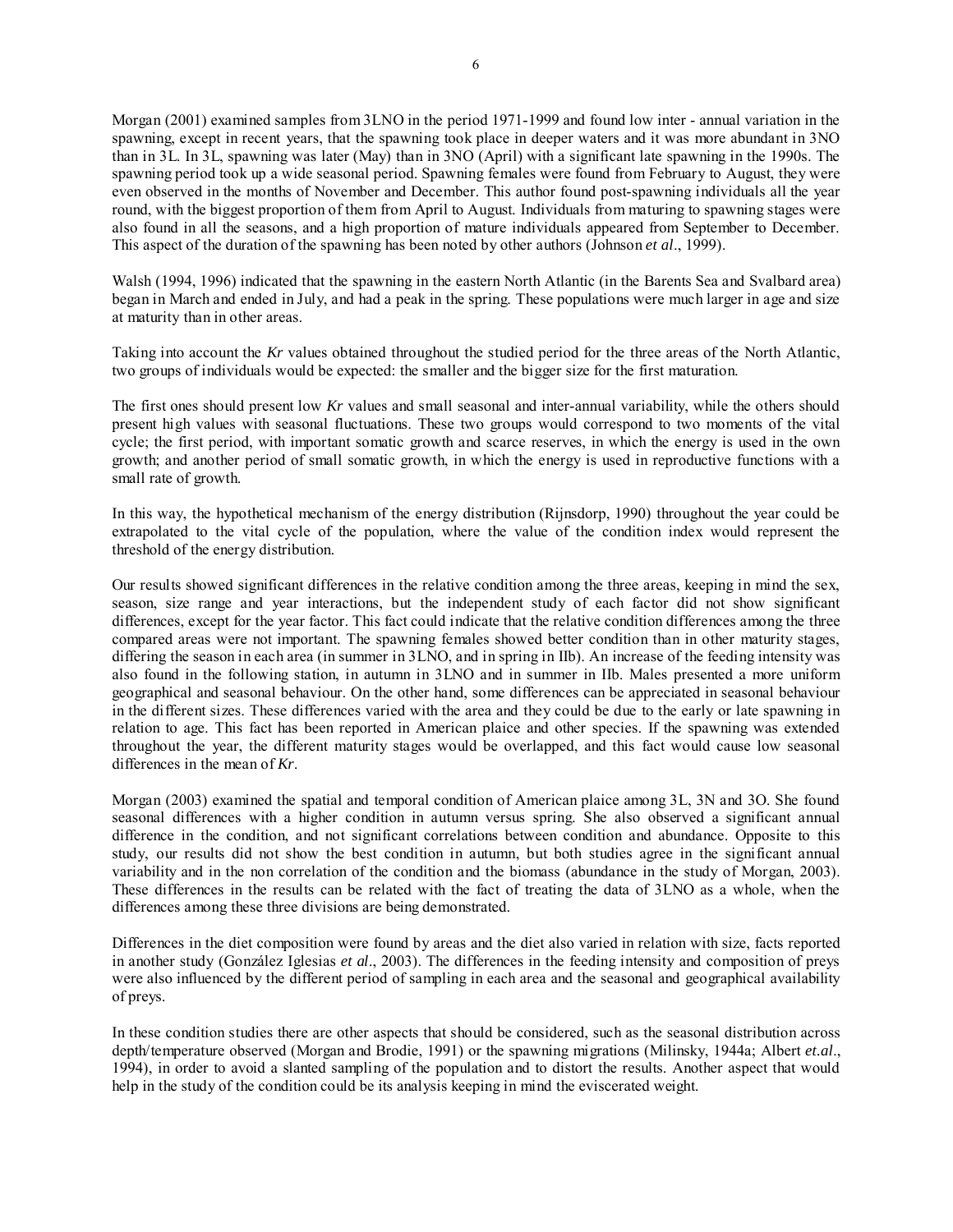#### **Acknowledgements**

This work was possible with the support of the agreement between the Secretaría General de Pesca Marítima (SGPM) and the Instituto Español de Oceanografía (IEO). The authors would like to thank the scientific observers on board of commercial fishing vessels and participant staff in the survey, especially for Paz Díaz Conde for the help in the preparation of the data.

#### **References**

- Albert, O. T.; N. Mokeeva; and K. Sunnana. 1994. Long rough dab (*Hippoglossoides platessoides*) of the Barents Sea and Svalbard area: ecology and resource evaluation. *ICES C.M.* 1994/O:8:40PP.
- Andersen, R. O.; and S. J. Gutreuter. 1983. Length, weight, and associated structural indices. L. A. Nielsen and D. L. Johnson, eds. Fisheries Techniques. *American Fisheries Society*, Bethesda, MD, pags. 283-300.
- Anon. 2004. Report of Scientific Council Meeting (3-17 June 2004). *SCS Doc*. 04/16, Serial N5010.
- Bowering, W. R.; and W. B. Brodie. 1994. Distribution, age, and growth, and sexual maturity of American plaice (*Hippoglossoides platessoides* (Fabricius) on Flemish Cap (NAFO Division 3M). *J. Northw. Atl. Fish. Sci*., Vol **16**: 49-61.
- Brodie, W. B. 2002. American plaice in Divisions 3LNO A review of stock structure in relation to assessment of the stock. *NAFO SCR, Doc.* 02/36 Serial No. N4647.
- Brodie, W. B.; M. J. Morgan; and D. Power. 1994. An assessment of the American plaice stock in Divisions 3LNO. *NAFO. SCR Doc*. 93/91, Serial No. N2426, 43p.
- Casas, J. M. 2004. Results from bottom trawl survey on Flemish Cap of July 2003. *NAFO Sci. Counc. Res. Doc*. No. 04/21 Serial No. N4969*.*
- Costopoulos, C. G.; and M. Fonds. 1989. Proximate body composition and energy content of plaice (*Pleuronectes platessa*) in relation to the condition factor. *Neth. J. Sea Res.* **24**(1): 45-55.
- Durán, P.; and E. Román. 2000. Spanish experimental fishings: a cooperative research initiative between scientifics and the local fishing industry. *ICES CM 2000/W:03*.
- Dutil, J. D.; and Y. Lambert. 2000. Natural mortality from poor condition in Atlantic cod (*Gadus morhua*). *Can. J. Fish. Aquat. Sci.* **57**(4): 815-825.
- González Iglesias, C.; E. Román; and X. Paz. 2003. Food and feeding chronology of American plaice (*Hippoglossoides platessoides*) in the North Atlantic. *NAFO SCR Doc.* 03/23, Serial No. N48432.
- González Troncoso, D., C. González, and X. Paz. 2004. American plaice biomass and abundance from the surveys conducted by Spain in the NAFO Regulatory Area of Div. 3NO, 1995-2003. *NAFO SCR Doc.* 04/9, Serial No. N4954.
- Hyslop, E. J.. 1980. Stomach contents analysis a review of methods and their application. *J. Fish. Biol*. **17**: 411-429
- Jonson, D. L.; P. L. Berrien ; W. W. Morse ; and J. J. Vitaliano. 1999. Essential fish habitat source document: American plaice, *Hippoglossoides platessoides*, life history and habitat characteristics. NOAA Technical Memorandum NMFS-NE-123.
- Lambert, Y; and J.- D. Dutil. 1997. Condition and energy reserves of Atlantic cod (*Gadus morhua*) during the collapse of the northern Gulf of St. Lawrence stock. *Can. J. Fish. Aquat. Sci.* **54**(10): 2388-2400.
- Lambert, Y; and J.- D. Dutil. 2000. Energetic consequences of reprodution in Atlantic cod (*Gadus morhua*) in relation to spawning level of somatic energy reserves. *Can. J. Fish. Aquat. Sci.* **57**(4): 815-825.
- Levins, R. 1968. Evolution in Changes Environments. University Press. Princeton.
- Le Cren, E. D. 1951. The length-weight realtionship and seasonal cycle in gonad weight and condition in the perch (*Perca fluviatilis*). *J. Anim. Ecol.* **20**: 201-219.
- Milinsky, G. I. 1944. On the biology and fisheries of the long rough dab in the Barents Sea. *Trudy PINRO* **8**:388- 415.
- Morgan, M. J.; and W. B. Brodie. 1991. Seasonal distribution of American plaice on the northern Grand Banks. *Mar. Ecol. Progr. Ser.* Vol. **75**: 101-107.
- Morgan, M. J. 2001. Time and location of spawning of American plaice in NAFO Divisions 3LNO. *J. Northw. Atl. Fish. Sci*., Vol.**29**: 41-49.
- Morgan, M. J. 2003. A preliminary examination of variability in condition of American plaice in NAFO Divisions 3LNO. *NAFO SCR Doc*. 03/11 Serial No. N4817.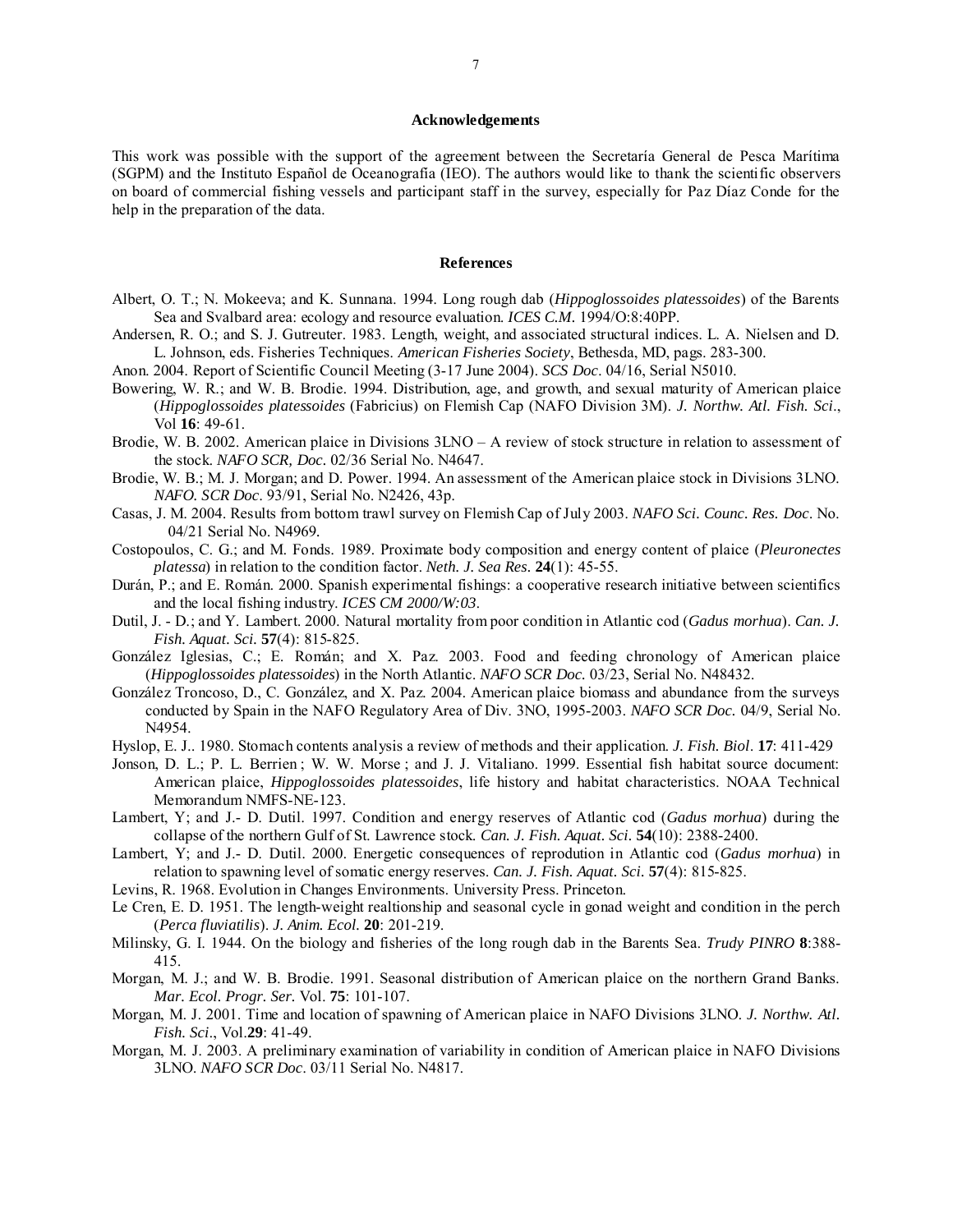Murphy, B. R.; D. W. Willis; and T. A. Springer. 1991. The Relative Weight Index in Fisheries management: status and needs. *Fisheries*, Vol. **16**, No. 2: 30-38

- Olaso, I. 1990. Distribución y abundancia del megabentos invertebrado en fondos de la plataforma cantábrica. *Bol. Inst. Esp. Oceanogr. Publ. Esp.,* No 5. 128 p.
- Paz X.; C. González; and E. Román. 2004. Spanish bottom trawl survey "Fletán Ártico 2003" in the slope of Svalbard Area, ICES Division IIb. ICES, Arctic Fisheries Working Group, 2004, Working document 22.
- Pitt, T. K. 1967. Age and growth of American plaice (*Hippoglossoides platessoides*) in the Newfoundland area of the Northwest Atlantic. *J. Fish. Res. Board Can*. **24**: 1077-1099.
- Pitt, T. K. 1975a. The delineation of American plaice stocks with special reference to ICNAF Divisions 3LNO. *ICNAF Res. Doc.* 75/52, Ser. No. 3531, 8p.
- Pitt, T. K. 1975b. Changes in abundance and certain biological characteristics of Grand Bank American plaice, *Hippoglossoides platessoides. J. Fish. Board Can*. **32**: 1383-1398.
- Rijnsdorp, 1990 (ver datos, Xavier)
- Rodriguez-Marín, E., A. Punzón, J. Paz and I. Olaso. 1994. Feeding of the most abundant fish species in Flemish Cap in summer 1993. NAFO *SCR Doc.* 94/35, Serial No. N2403. 33 p.
- Saborido-Rey, F.; and A.Vázquez. 2003. Results from bottom trawl survey on Flemish Cap of July 2002. *NAFO SCR Doc*. 03/42, Serial No N4860*.*
- Walsh, S. J. 1994. Life history traits and spawning characteristics in populations of long rough dab (American plaice) *Hippoglossoides platessoides* (Fabricius) in the north Atlantic. *Neth. J. of Sea Res.*, **32** (3/4): 241-254.
- Walsh, S. J. 1996. Life history and ecology of long rough dab *Hippoglossoides platessoides* (F) in the Barents Sea. *J. of Sea Res.*, **36** (3/4): 285-310.

| Area  | Size range   | Year |      |      |      |      |      |      |      |      |      | <b>Total</b> |      |       |
|-------|--------------|------|------|------|------|------|------|------|------|------|------|--------------|------|-------|
|       | (cm)         | 1992 | 1993 | 1994 | 1995 | 1996 | 1997 | 1998 | 1999 | 2000 | 2001 | 2002         | 2003 |       |
| 3M    | $20 - 29$    | 145  | 202  | 58   | 25   | 17   | 18   | 12   | 9    | 15   | 21   | 6            | 12   | 540   |
|       | 30-39        | 573  | 366  | 488  | 308  | 239  | 171  | 127  | 102  | 127  | 208  | 45           | 195  | 2949  |
|       | 40-49        | 430  | 373  | 397  | 307  | 244  | 176  | 211  | 208  | 191  | 224  | 106          | 233  | 3100  |
|       | 50-59        | 60   | 88   | 110  | 117  | 60   | 67   | 90   | 130  | 72   | 114  | 87           | 95   | 1090  |
|       | <b>Total</b> | 1208 | 1029 | 1053 | 757  | 560  | 432  | 440  | 449  | 405  | 567  | 244          | 535  | 7679  |
| 3 LNO | 20-29        |      |      |      | 511  | 184  | 801  | 372  | 102  | 136  | 246  | 479          | 667  | 3498  |
|       | 30-39        |      |      |      | 388  | 181  | 1076 | 542  | 134  | 206  | 594  | 515          | 531  | 4167  |
|       | 40-49        |      |      |      | 151  | 120  | 446  | 405  | 83   | 128  | 522  | 452          | 359  | 2666  |
|       | 50-59        |      |      |      | 28   | 67   | 82   | 161  | 29   | 54   | 276  | 273          | 168  | 1138  |
|       | $>= 60$      |      |      |      | 5    | 48   | 22   | 37   | 13   | 28   | 48   | 34           | 31   | 266   |
|       | Total        |      |      |      | 1083 | 600  | 2427 | 1517 | 361  | 552  | 1686 | 1753         | 1756 | 11735 |
| IIb   | 20-29        |      |      |      | 278  |      | 295  | 183  | 252  | 167  | 374  | 415          | 483  | 2447  |
|       | 30-39        |      |      |      | 804  |      | 135  | 91   | 91   | 59   | 294  | 468          | 374  | 2316  |
|       | 40-49        |      |      |      | 153  |      | 7    | 3    | 4    | 3    | 21   | 78           | 49   | 318   |
|       | Total        |      |      |      | 1235 |      | 437  | 277  | 347  | 229  | 689  | 961          | 906  | 5081  |
|       | Total        | 1208 | 1029 | 1053 | 3075 | 1160 | 3296 | 2234 | 1157 | 1186 | 2942 | 2958         | 3197 | 24495 |

Table 1.- Number of individuals of *H. platessoides* sampled by area (NAFO Divs. 3LNO and 3M; ICES Div. IIb), year (1992- 2003) and size range (cm).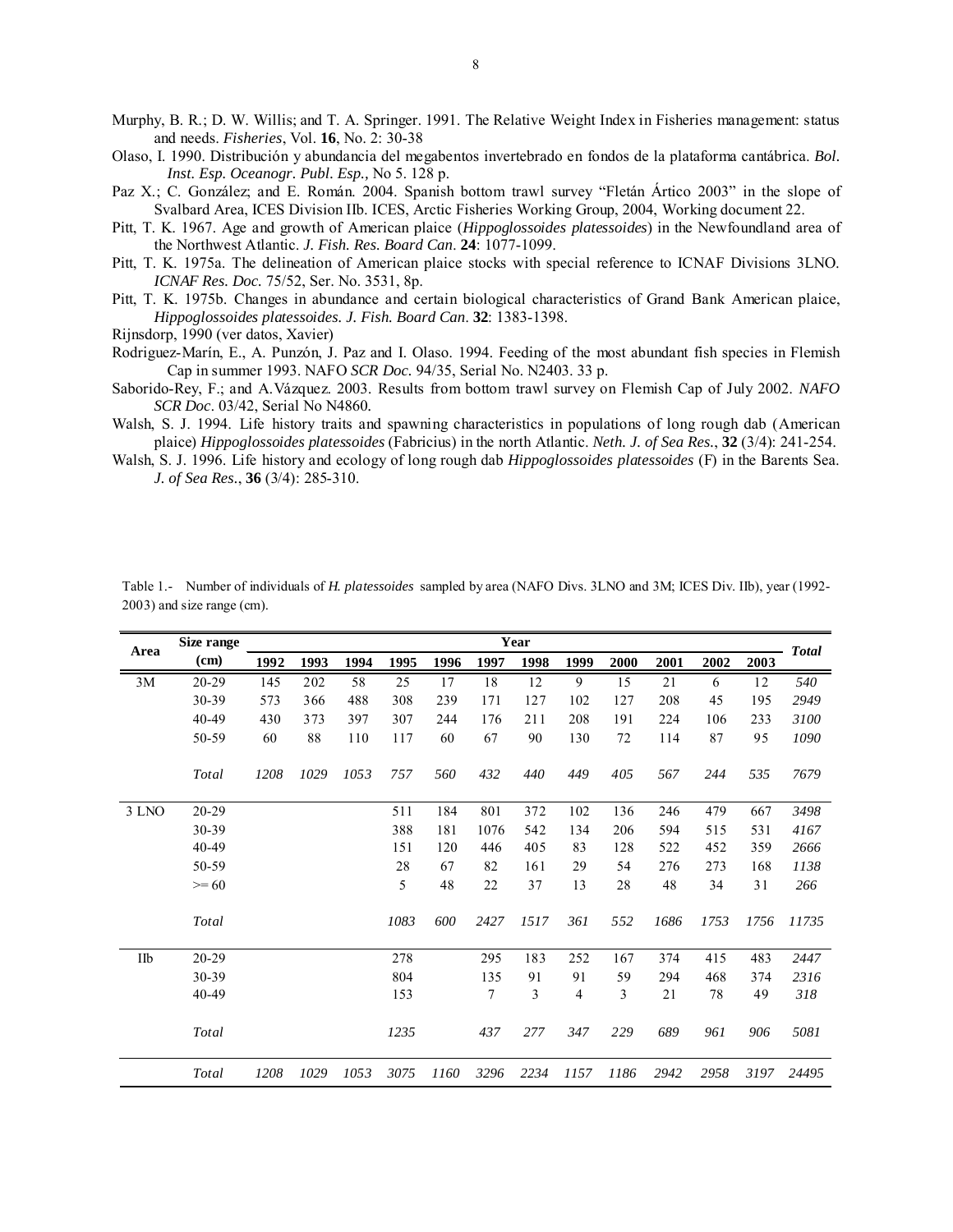No. COV No. COV No. COV No. COV No. COV No. COV No. COV No. COV No. COV No. COV No. COV No. COV No. COV <sup>No. COV</sup> 3M CV Spring 21 6,6 *21 6,6* RV Summer 1208 8,8 1029 9,0 1053 8,8 757 8,7 560 9,1 432 9,4 440 9,3 449 9,3 405 8,6 567 8,7 223 9,4 535 9,4 *7658 9,0 Total 1208 8,8 1029 9,0 1053 8,8 757 8,7 560 9,1 432 9,4 440 9,3 449 9,3 405 8,6 567 8,7 244 27,6 535 9,4 7679 10,4* 3 LNO CV Spring 107 9,2 *107 9,2* RV Spring 1083 12,4 600 9,6 2427 9,7 1517 9,9 361 9,7 552 9,7 720 9,5 866 9,7 1272 12,1 *9398 10,4* CV Summer 100 7,3 126 8,6 *226 8,1* RV Summer 484 13,2 *484 13,2* CV Autumn 456 10,1 654 9,2 *1110 9,6* CV Winter 410 11,9 *410 11,9* 7083 10,5 600 12,4 2427 9,4 1517 10,2 361 9,7 552 9,7 1686 9,9 1753 9,7 1756 9,6 11735 12,4 IIb CV Spring 192 11,8 *192 11,8* CV Summer 1235 8,9 145 13,4 65 13,1 *1445 9,7* CV Autumn 142 11,3 158 10,2 85 10,5 *385 11,1* RV Autumn 437 12,4 277 12,7 347 10,6 229 9,7 547 9,2 463 9,5 695 9,9 *2995 10,5* CV Winter 3 7,8 61 8,2 *64 8,2* 10,3 7 12,4 277 12,7 347 10,6 229 9,7 689 9,8 961 10,8 906 10,2 5081 10,3 7 12,4 277 12,4 277 12,7 3 Total 1208 8,8 1029 9,0 1053 8,8 3075 10,2 1160 9,4 3296 10,1 2234 10,2 1157 9,8 1186 9,4 2942 9,9 2958 9,9 3197 11,4 24495 <sub>10,0</sub> **Area RV or CV Season Year <sup>1992</sup> <sup>1993</sup> <sup>1994</sup> <sup>1995</sup>** *Total* **1996 1997 1998 19992000 2001 2002 2003**

Table 2.- Number of individuals and Coeffiecient of Variation (COV%) of Kr in H. platessoides sampled by area (NAFO Divs. 3LNO and 3M; ICES Div. IIb), year (1992-2003), data source (CV=commercial vessel; RV=research vessel) and season.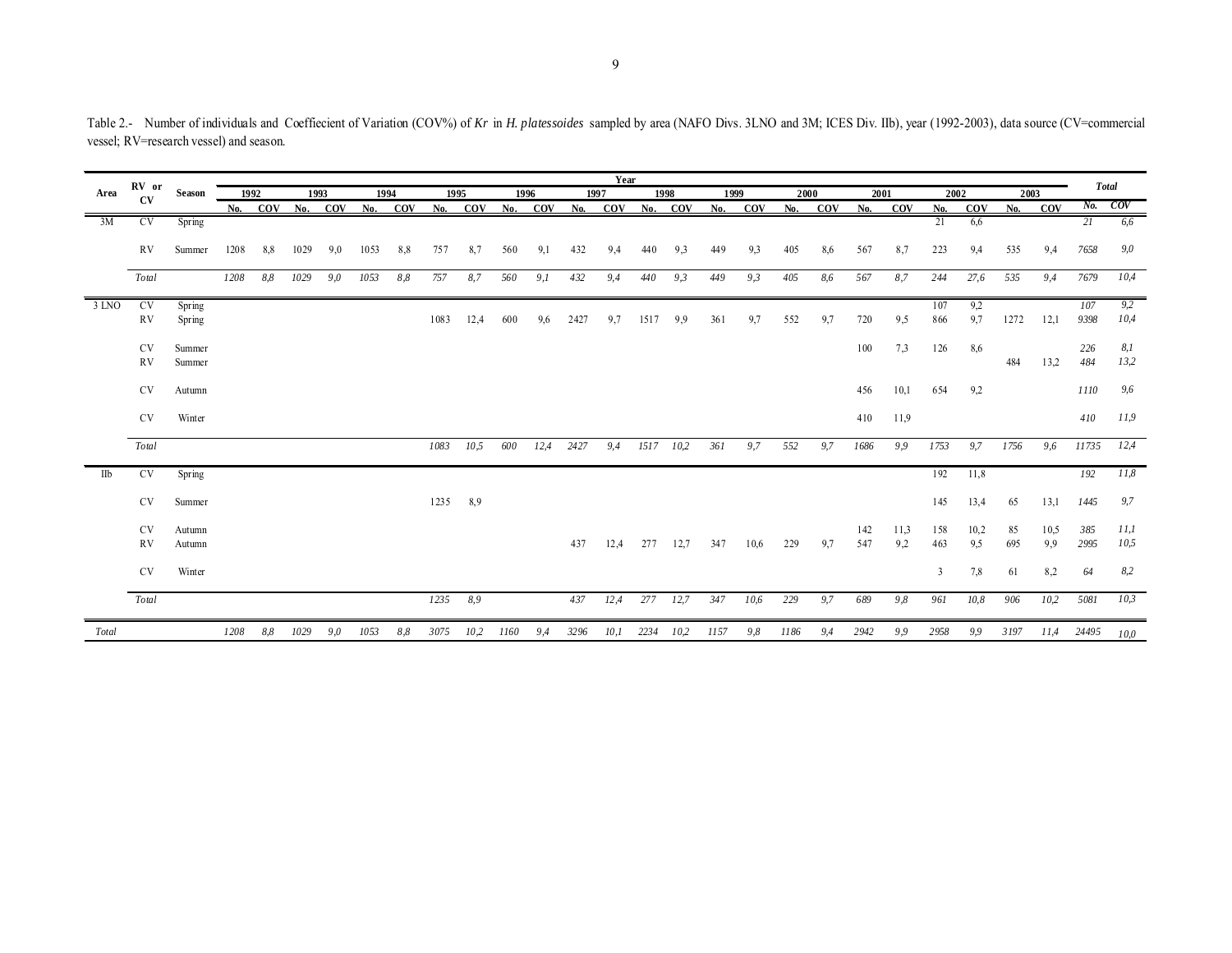Table 3.- Characteristics of individuals sampled of *H. platessoides* in the feeding study by area (NAFO Divs. 3LNO and 3M; ICES Div. IIb) by year (1993-03) . N° empty = Number of empty stomachs; % FI = Feeding intensity; N° Reg. = Number of regurgitated stomachs; % Food: Fullness percentage; Nº hauls = Number of hauls.

| <b>Survey</b>            | Div.                 | Year                 | $N^{\rm o}$  | $N^{\rm o}$  | $N^{\rm o}$    | % FI<br>Total |              | Size range           | Depth              | $N^{\rm o}$ | No. Prey     |
|--------------------------|----------------------|----------------------|--------------|--------------|----------------|---------------|--------------|----------------------|--------------------|-------------|--------------|
|                          |                      |                      | <b>Empty</b> | Full         | Reg.           |               |              | (cm)                 | range $(m)$        | hauls       | <b>Items</b> |
| "Flemish Cap"            | 3M                   | 1993                 | 71           | 338          | $\theta$       | 409           | 82.6         | $18 - 59$            | 148-639            | 50          | 22           |
| "Flemish Cap"            | 3M                   | 1996                 | 63           | 193          | $\Omega$       | 256           | 75.4         | $12 - 60$            | 135-450            | 40          | 30           |
| "Flemish Cap"            | 3M                   | 1997                 | 41           | 137          | $\Omega$       | 178           | 77.0         | $12 - 58$            | 133-324            | 28          | 26           |
| "Flemish Cap"            | 3M                   | 1998                 | 15           | 126          | 1              | 142           | 89.4         | 21-55                | 139-477            | 30          | 25           |
| "Flemish Cap"            | 3M                   | 1999                 | 20           | 214          | $\theta$       | 234           | 91.5         | $26 - 60$            | 133-377            | 33          | 28           |
| "Flemish Cap"            | 3M                   | 2000                 | 43           | 172          | 15             | 230           | 81.3         | $5 - 56$             | 228-589            | 40          | 31           |
| "Flemish Cap"            | 3M                   | 2001                 | 91           | 229          | $\theta$       | 320           | 71.6         | $12 - 59$            | 132-631            | 52          | 37           |
| "Flemish Cap"            | 3M                   | 2002                 | 34           | 135          | $\theta$       | 169           | 79.9         | 25-57                | 131-352            | 50          | 28           |
| "Flemish Cap"            | 3M                   | 2003                 | 86           | 95           | $\mathbf{0}$   | 181           | 52.5         | $12 - 58$            | 130-534            | 43          | 18           |
|                          |                      |                      |              |              |                |               |              |                      |                    |             |              |
| "Platuxa"                | 3NO                  | 2002                 | 1369         | 868          | $\Omega$       | 2237          | 38.8         | $6 - 67$             | 39-1460            | 85          | 42           |
| "Platuxa"                | 3NO                  | 2003                 | 1236         | 1290         | $\Omega$       | 2526          | 51.1         | $5 - 72$             | 44-888             | 80          | 41           |
| "Div. 3L - Fletán negro" | 3L                   | 2003                 | 321          | 178          | $\overline{0}$ | 499           | 35.7         | $6 - 54$             | 118-864            | 25          | 18           |
| "Fletán Ártico"          | II b                 | 2002                 | 465          | 13           | $\mathbf{0}$   | 478           | 2.7          | $9 - 42$             | 530-1118           | 81          | 11           |
| <b>Total</b>             | Div 3M<br>Divs. 3LNO | 1993-2003<br>2002-03 | 464<br>2926  | 1639<br>2336 | 16<br>0        | 2119<br>5262  | 78.1<br>44.4 | $5 - 60$<br>$5 - 72$ | 130-639<br>39-1460 | 366<br>190  | 70<br>50     |
|                          | $Div.$ II $b$        | 2002                 | 465          | 13           | 0              | 478           | 2.7          | $9 - 42$             | 530-1118           | 81          | 11           |

Table 4.- No. individuals of *H. platessoides* sampled, Mean Fulton Condition Factor, and Relative Condition Factor ± Std. Deviation (SD) with Coefficient of Variation (COV %) of *Kr* by sex in Flemish Cap (NAFO Div. 3M) from 1992 to 2003.

| <b>Season</b> | Year                    | No. indiv.<br>sampled |        | <b>Mean Fulton</b><br><b>Condition Factor</b> |        | <b>Relative Condition Factor <math>\pm</math> Std.</b><br><b>Deviation</b> |           |        |           | $COV$ $%$ |               |
|---------------|-------------------------|-----------------------|--------|-----------------------------------------------|--------|----------------------------------------------------------------------------|-----------|--------|-----------|-----------|---------------|
|               |                         | <b>Male</b>           | Female | Male                                          | Female | Male                                                                       | <b>SD</b> | Female | <b>SD</b> | Male      | <b>Female</b> |
| Spring        | 2002                    | 8                     | 13     | 0,871                                         | 0,902  | 1,014                                                                      | 0,07      | 1,006  | 0,07      | 6,4       | 6,9           |
| Summer        | 1992                    | 586                   | 622    | 0,998                                         | 1,063  | 0.994                                                                      | 0.09      | 1,005  | 0,09      | 8,9       | 8,7           |
|               | 1993                    | 481                   | 548    | 0,955                                         | 1,040  | 1,014                                                                      | 0.09      | 1,000  | 0,09      | 8,7       | 9,2           |
|               | 1994                    | 466                   | 587    | 0,973                                         | 1,059  | 1,008                                                                      | 0,09      | 1,013  | 0,09      | 8,6       | 9,0           |
|               | 1995                    | 366                   | 391    | 0,940                                         | 1,043  | 1,015                                                                      | 0,09      | 1,019  | 0,09      | 8,5       | 8,9           |
|               | 1996                    | 323                   | 237    | 0,965                                         | 1,030  | 1,003                                                                      | 0,08      | 1,014  | 0,10      | 8,5       | 9,9           |
|               | 1997                    | 221                   | 211    | 0,959                                         | 1,052  | 1,006                                                                      | 0,10      | 0.995  | 0,09      | 9,9       | 8,9           |
|               | 1998                    | 187                   | 253    | 0,977                                         | 1,058  | 1,001                                                                      | 0,09      | 1,015  | 0,10      | 9,1       | 9,5           |
|               | 1999                    | 151                   | 298    | 0,966                                         | 1,056  | 1,000                                                                      | 0,09      | 1,004  | 0,09      | 9,5       | 9,2           |
|               | 2000                    | 212                   | 193    | 0,942                                         | 1,001  | 1,005                                                                      | 0,08      | 1,000  | 0,09      | 8,4       | 8,9           |
|               | 2001                    | 363                   | 204    | 0,930                                         | 1,008  | 1,010                                                                      | 0,08      | 1,011  | 0,10      | 8,2       | 9,7           |
|               | 2002                    | 69                    | 154    | 0,937                                         | 1,045  | 1,003                                                                      | 0.09      | 1,005  | 0,10      | 9,2       | 9,6           |
|               | 2003                    | 367                   | 168    | 0,957                                         | 1,049  | 1,007                                                                      | 0.09      | 1,003  | 0,10      | 9,0       | 10,3          |
|               | Total summer            | 3792                  | 3866   | 0,962                                         | 1,046  | 1,006                                                                      | 0,09      | 1,008  | 0,09      | 8,8       | 9,2           |
|               | Total (Flemish Cap, 3M) | 3800                  | 3879   | 0,962                                         | 1,046  | 1,006                                                                      | 0.09      | 1,008  | 0.09      | 8,8       | 9,2           |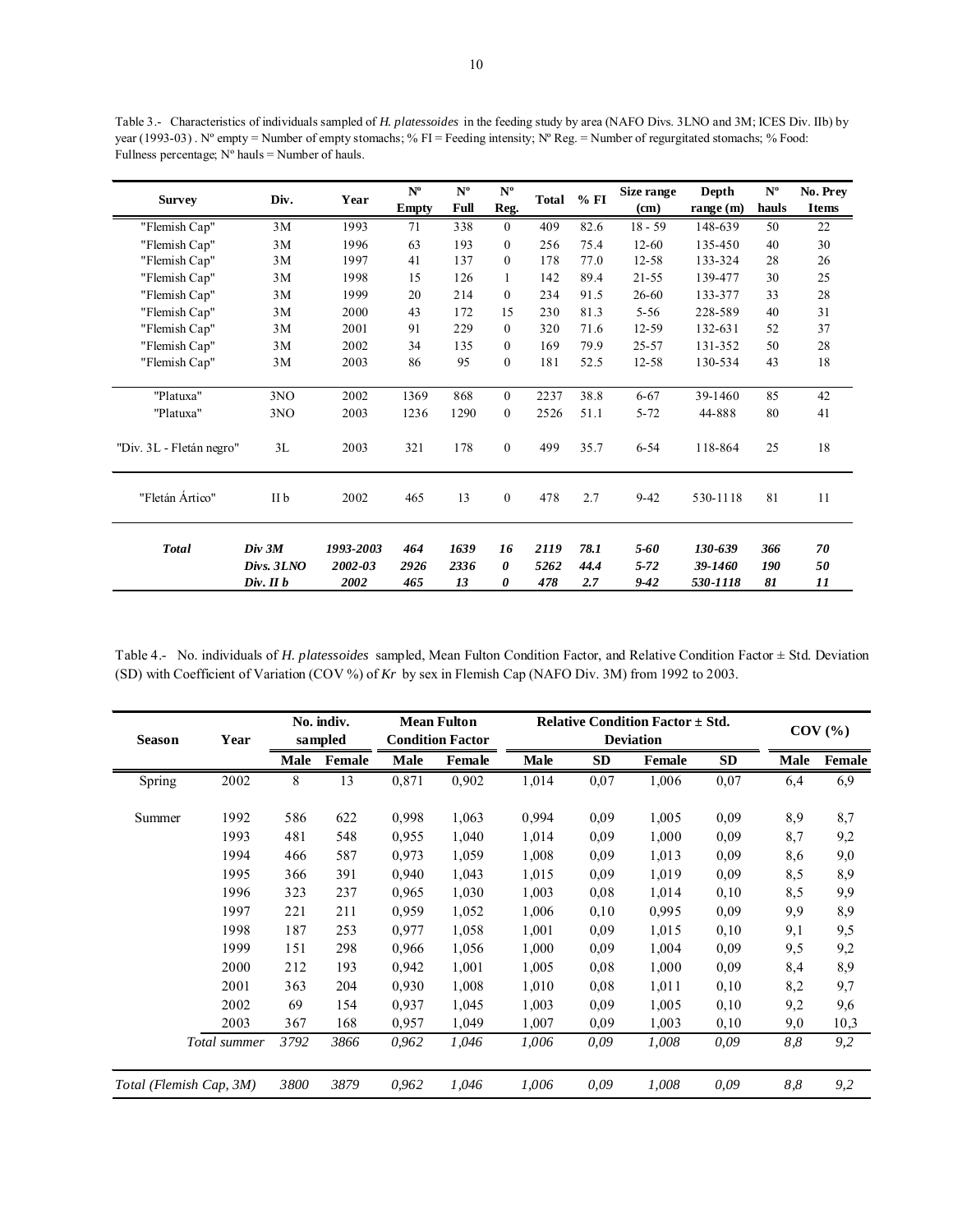| <b>Season</b> | Year         | No. indiv.<br>sampled |        | <b>Mean Fulton</b><br><b>Condition Factor</b> |        | <b>Relative Condition Factor <math>\pm</math> Std.</b><br><b>Deviation</b> |           |        |           | $COV$ $%$   |        |
|---------------|--------------|-----------------------|--------|-----------------------------------------------|--------|----------------------------------------------------------------------------|-----------|--------|-----------|-------------|--------|
|               |              | Male                  | Female | <b>Male</b>                                   | Female | Male                                                                       | <b>SD</b> | Female | <b>SD</b> | <b>Male</b> | Female |
| Spring        | 1995         | 623                   | 460    | 1,003                                         | 1,010  | 1,008                                                                      | 0,12      | 1,022  | 0,13      | 12,4        | 12,3   |
|               | 1996         | 230                   | 370    | 0.978                                         | 0,997  | 0.998                                                                      | 0,10      | 0.990  | 0.09      | 10,2        | 9,1    |
|               | 1997         | 1044                  | 1383   | 0.986                                         | 0,997  | 1,002                                                                      | 0,09      | 1,003  | 0,10      | 9,1         | 10,1   |
|               | 1998         | 571                   | 946    | 1,005                                         | 1,026  | 1.007                                                                      | 0.09      | 0.994  | 0,10      | 9,2         | 10,3   |
|               | 1999         | 174                   | 187    | 0.979                                         | 1,009  | 1.004                                                                      | 0,09      | 1,016  | 0,11      | 8,6         | 10,7   |
|               | 2000         | 235                   | 317    | 0.979                                         | 1,006  | 0,998                                                                      | 0,10      | 1,012  | 0,10      | 9,6         | 9,8    |
|               | 2001         | 248                   | 472    | 0,998                                         | 1,017  | 1,005                                                                      | 0,09      | 1,009  | 0,10      | 8,7         | 9,9    |
|               | 2002         | 294                   | 679    | 1,008                                         | 1,015  | 1,001                                                                      | 0.08      | 0,993  | 0,10      | 8,4         | 10,1   |
|               | 2003         | 470                   | 802    | 1,017                                         | 1,012  | 1,008                                                                      | 0,12      | 1,008  | 0,12      | 11,9        | 12,3   |
|               | Total spring | 3889                  | 5616   | 0,997                                         | 1,010  | 1,004                                                                      | 0,10      | 1,003  | 0, 11     | 10,1        | 10,6   |
| Summer        | 2001         | 37                    | 63     | 0,990                                         | 1,016  | 1,004                                                                      | 0,07      | 1,004  | 0.08      | 6,5         | 7,8    |
|               | 2002         |                       | 126    |                                               | 1,011  |                                                                            |           | 1,008  | 0.09      |             | 8,6    |
|               | 2003         | 115                   | 369    | 0,979                                         | 1,000  | 1,007                                                                      | 0,14      | 1,028  | 0,13      | 14,2        | 12,9   |
|               | Total summer | 152                   | 558    | 0,982                                         | 1,005  | 1,007                                                                      | 0,13      | 1,021  | 0,12      | 12,7        | 11,6   |
| Autumn        | 2001         | 104                   | 352    | 1,038                                         | 1,041  | 1,006                                                                      | 0,09      | 0,995  | 0,10      | 9,4         | 10,3   |
|               | 2002         | 239                   | 415    | 0.991                                         | 1,005  | 1,000                                                                      | 0.08      | 1,011  | 0,10      | 8.5         | 9,6    |
|               | Total autumn | 343                   | 767    | 1,005                                         | 1,021  | 1,002                                                                      | 0,09      | 1,004  | 0,10      | 8,8         | 9,9    |
| Winter        | 2001         | 67                    | 343    | 1,003                                         | 1,034  | 1,050                                                                      | 0,14      | 1,012  | 0,12      | 13,6        | 11,4   |
| Total (3LNO)  |              | 4451                  | 7284   | 0,997                                         | 1,012  | 1,005                                                                      | 0,10      | 1,005  | 0.11      | 10,2        | 10,697 |

Table 5.- No. individuals of *H. platessoides* sampled, Mean Fulton Condition Factor, and Relative Condition Factor ± Std. Deviation (SD) with Coefficient of Variation (COV %) of *Kr* by sex in NAFO Div. 3LNO from 1995 to 2003.

Table 6.- No. individuals of *H. platessoides* sampled, Mean Fulton Condition Factor, and Relative Condition Factor ± Std. Deviation (SD) with Coefficient of Variation (COV %) of *Kr* by sex in ICES Div. IIb from 1995 to 2003.

| <b>Season</b> | Year         | No. indiv.<br>sampled |        | <b>Mean Fulton</b><br><b>Condition Factor</b> |        | <b>Relative Condition Factor <math>\pm</math> Std.</b><br><b>Deviation</b> |           |        |           | $COV$ $(\%)$ |        |
|---------------|--------------|-----------------------|--------|-----------------------------------------------|--------|----------------------------------------------------------------------------|-----------|--------|-----------|--------------|--------|
|               |              | Male                  | Female | Male                                          | Female | Male                                                                       | <b>SD</b> | Female | <b>SD</b> | <b>Male</b>  | Female |
| Spring        | 2002         | 50                    | 142    | 0,871                                         | 0,890  | 1,005                                                                      | 0,12      | 1,012  | 0,12      | 11,8         | 11,8   |
| Summer        | 1995         | 186                   | 1049   | 0,897                                         | 0,899  | 1,003                                                                      | 0,10      | 1,007  | 0,09      | 9,5          | 8,8    |
|               | 2002         | 41                    | 104    | 0,809                                         | 0,865  | 0,993                                                                      | 0,13      | 1,009  | 0,14      | 12,9         | 13,6   |
|               | 2003         | 7                     | 58     | 0,850                                         | 0.896  | 1,113                                                                      | 0,16      | 1,008  | 0,13      | 14,3         | 12,7   |
|               | Total summer | 234                   | 1211   | 0,880                                         | 0,896  | 1,005                                                                      | 0.11      | 1,008  | 0,10      | 10,5         | 9,5    |
| Autumn        | 1997         | 269                   | 168    | 0,840                                         | 0,909  | 1,016                                                                      | 0,14      | 1,006  | 0,11      | 13,3         | 10,8   |
|               | 1998         | 189                   | 88     | 0,914                                         | 0.973  | 1,009                                                                      | 0,14      | 1,004  | 0,10      | 13,8         | 9,8    |
|               | 1999         | 249                   | 98     | 0,839                                         | 0.996  | 1,003                                                                      | 0,11      | 1,005  | 0,11      | 10,5         | 10,8   |
|               | 2000         | 162                   | 67     | 0,902                                         | 0,999  | 1,003                                                                      | 0,10      | 1,014  | 0,10      | 9,5          | 10,1   |
|               | 2001         | 370                   | 319    | 0.912                                         | 1,002  | 1,003                                                                      | 0,10      | 0.977  | 0.09      | 9,8          | 9,5    |
|               | 2002         | 337                   | 284    | 0,892                                         | 1,027  | 1,011                                                                      | 0,10      | 1,006  | 0,09      | 10,0         | 9,4    |
|               | 2003         | 445                   | 335    | 0,882                                         | 0.974  | 1,008                                                                      | 0,10      | 0.987  | 0,10      | 10,1         | 9,8    |
|               | Total autumn | 2021                  | 1359   | 0.883                                         | 0.986  | 1.008                                                                      | 0.11      | 0.995  | 0,10      | 10.9         | 9,9    |
| Winter        | 2002         |                       | 3      |                                               | 0,921  |                                                                            |           | 1,041  | 0,08      |              | 7,8    |
|               | 2003         | 4                     | 57     | 0,855                                         | 0,976  | 0,860                                                                      | 0,01      | 0,996  | 0,08      | 1,4          | 7,6    |
|               | Total winter | $\overline{4}$        | 60     | 0.855                                         | 0.973  | 0.860                                                                      | 0.01      | 0.998  | 0,08      | 1,4          | 7,6    |
| Total (IIb)   |              | 2309                  | 2772   | 0,882                                         | 0,942  | 1,007                                                                      | 0, 11     | 1,001  | 0,10      | 10,9         | 9,8    |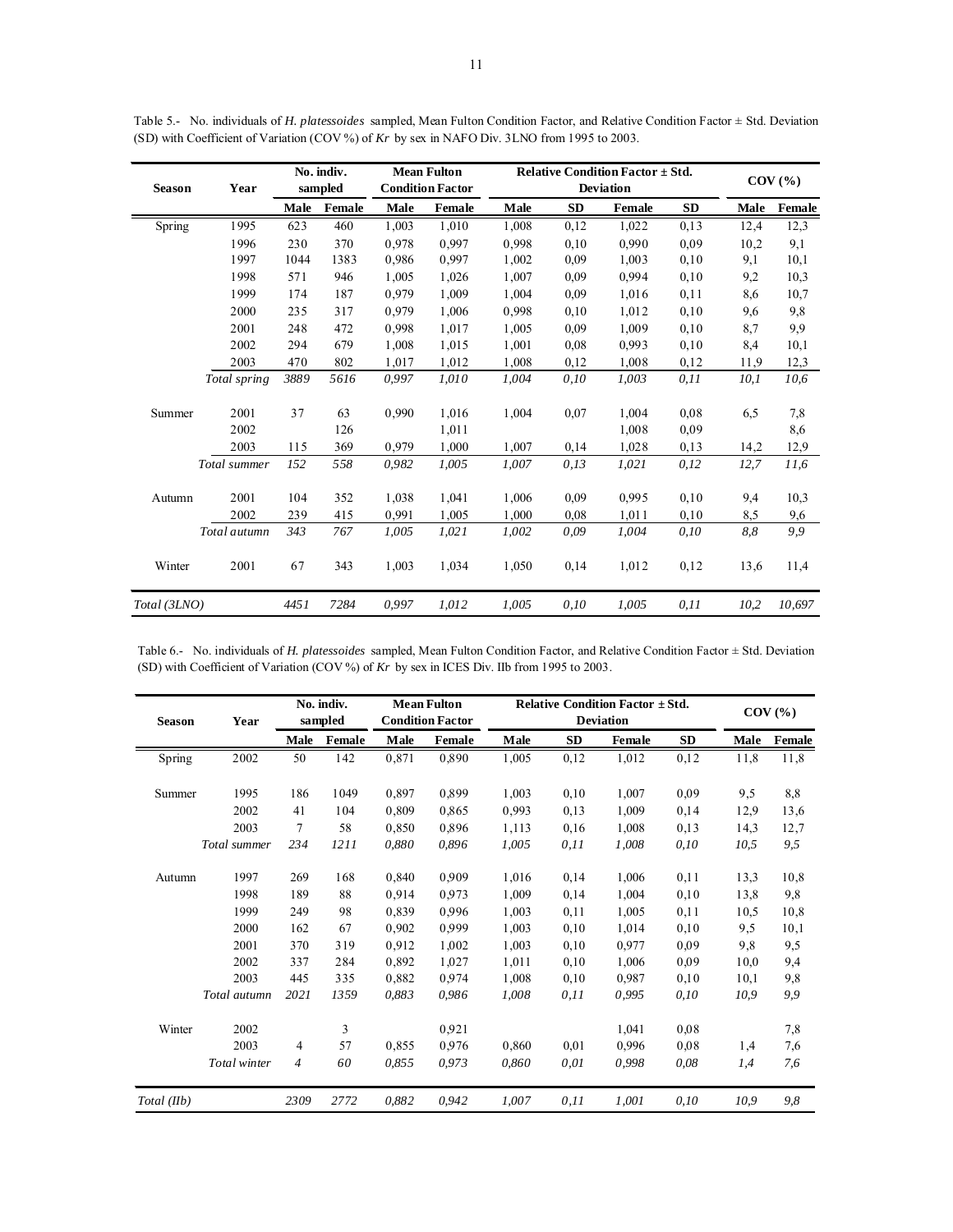| <b>Prey</b>                               | $10-19$ | 20-29 | 30-39 | 40-49 | > 50 | <b>Total</b> |
|-------------------------------------------|---------|-------|-------|-------|------|--------------|
| <b>PISCES</b>                             | 75,5    | 4,8   | 8,3   | 5,0   | 2,5  | 4,8          |
| Lumpenus lumpretaeformis                  | 67,3    | 3,7   | 3,3   | 2,7   | 0,3  | 2,0          |
| <b>Other Pisces</b>                       | 8,2     | 1,2   | 5,0   | 2,3   | 2,2  | 2,8          |
| <b>CRUSTACEA</b>                          | 10,5    | 45,9  | 22,2  | 22,6  | 23,4 | 23,2         |
| Hyperiidea                                |         | 0,3   | 6,7   | 16,1  | 12,1 | 12,5         |
| Euphausiacea                              |         | 2,6   | 1,4   | 1,2   | 0.7  | 1,1          |
| Pandalus borealis                         | 2.5     | 21,6  | 8,6   | 4,4   | 9,8  | 7,5          |
| Other crustaceans                         | 8,0     | 21,4  | 5,5   | 0,9   | 0,8  | 2,1          |
| <b>MOLLUSCA</b>                           |         | 0,3   | 1,3   | l, l  | 0,4  | 0,9          |
| <b>ECHINODERMATA</b>                      | 14,0    | 44,2  | 64,5  | 62,9  | 52,7 | 59,2         |
| Ophiuroidea                               | 14,0    | 43.9  | 62,8  | 60,3  | 48,8 | 56,3         |
| Echinoidea regularia                      |         | 0,3   | 1,4   | 1,9   | 2,1  | 1,8          |
| Other Echinodermata                       |         |       | 0,2   | 0,8   | 1,8  | 1,0          |
| <b>OTHER INVERTEBRATES</b>                |         | 4,7   | 3,4   | 8.1   | 21,0 | 11,8         |
| Polychaeta                                |         | 2,3   | 2,0   | 3,7   | 2,7  | 3,0          |
| Chaetognata                               |         | 1,5   | 1,0   | 2,0   | 1,9  | 1,8          |
| Ctenophora                                |         |       |       | 1,9   | 15,9 | 6,6          |
| Other invertebrates                       |         | 0,9   | 0,3   | 0,6   | 0,4  | 0,5          |
| <b>OTHER</b>                              |         | 0,1   | 0,3   | 0,2   | 0,1  | 0,2          |
| No. indivs. sampled with stomach contents | 14      | 125   | 528   | 657   | 315  | 1639         |

Table 7.- Volume (%) of the main preys for *H. platessoides* by lenght groups in Flemish Cap (Div. 3M) in 1993- 2003 period.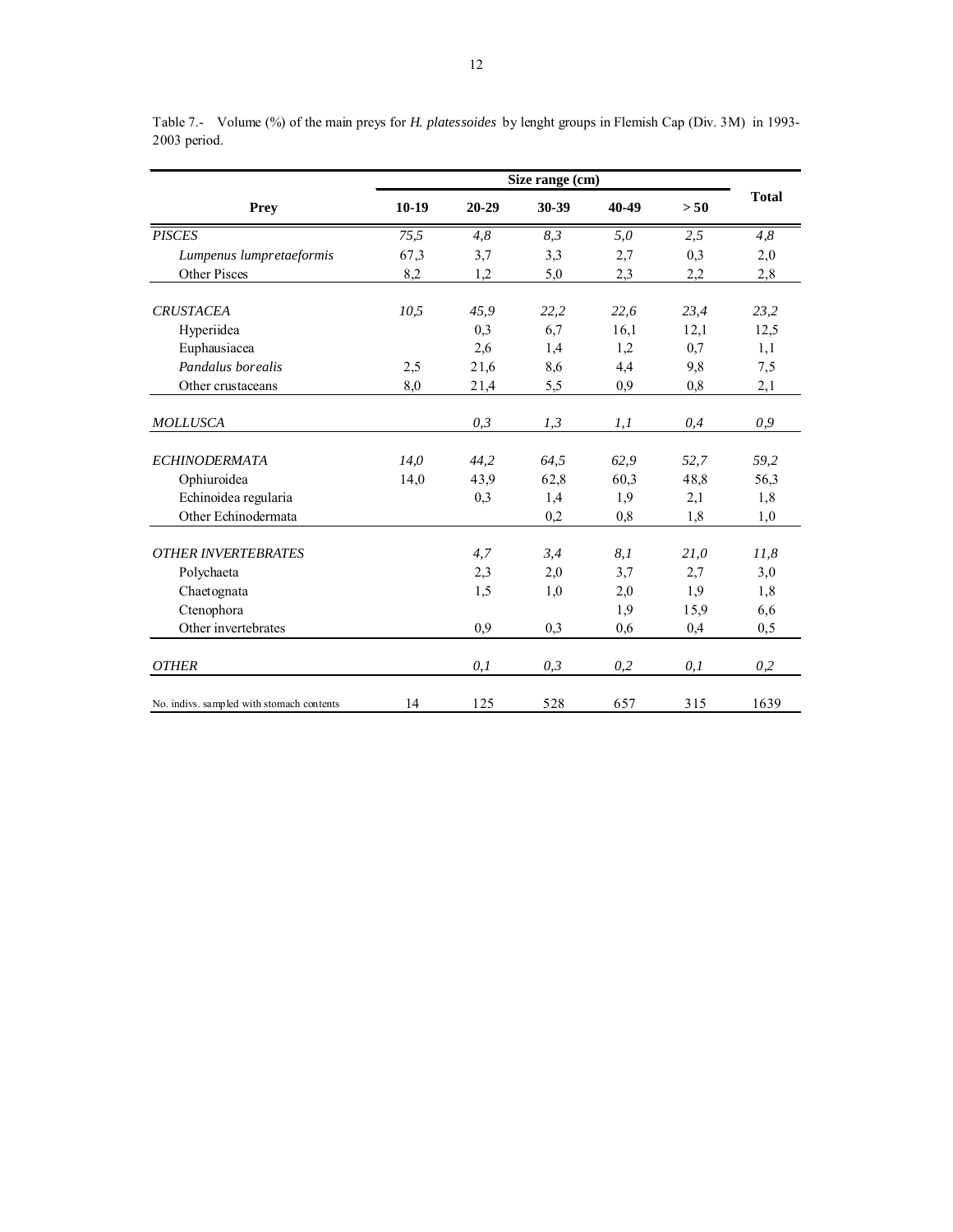|                                           | Size range (cm) |         |       |       |       |      |              |  |  |
|-------------------------------------------|-----------------|---------|-------|-------|-------|------|--------------|--|--|
| <b>Preys</b>                              | $1-9$           | $10-19$ | 20-29 | 30-39 | 40-49 | > 50 | <b>Total</b> |  |  |
| <b>PISCES</b>                             |                 | 2,5     | 37,0  | 73,3  | 77,6  | 41,1 | 62,4         |  |  |
| Ammodytes dubbius                         |                 |         | 17,0  | 36,9  | 52,8  | 32,9 | 40,2         |  |  |
| Mallotus villosus                         |                 |         | 14,0  | 28,3  | 22,5  | 8,0  | 18,9         |  |  |
| Liparis sp.                               |                 | 0,3     | 1,9   | 5,4   | 1,1   |      | 1,8          |  |  |
| Other Pisces                              |                 | 2,2     | 4,1   | 2,7   | 1,1   | 0,2  | 1,5          |  |  |
| <b>CRUSTACEA</b>                          | 80,1            | 81,5    | 52,1  | 21,0  | 5,7   | 5,7  | 14,6         |  |  |
| Gammaridea                                | 25,0            | 18,0    | 4,6   | 1,5   | 0,7   | 0, 5 | 1,5          |  |  |
| Mysidacea                                 | 50,8            | 54,6    | 41,9  | 17,1  | 3,8   | 0,9  | 10,3         |  |  |
| Chionoecetes opilio                       |                 |         | 0,0   | 0,2   | 0,8   | 2,7  | 1,1          |  |  |
| Other crustaceans                         | 4,3             | 8,9     | 5,6   | 2,1   | 0,4   | 1,5  | 1,7          |  |  |
| <b>MOLLUSCA</b>                           | 0,1             | 0, 5    | 2,5   | 0,7   | 3,7   | 21,5 | 7,3          |  |  |
| Bivalvia                                  | 0,1             | 0,3     | 2,2   | 0,6   | 3,3   | 21,3 | 7,0          |  |  |
| Other Mollusca                            |                 | 0,2     | 0,3   | 0.1   | 0,4   | 0,1  | 0.3          |  |  |
| <b>ECHINODERMATA</b>                      | 0,2             | 3,1     | 2,2   | 2,5   | 9,2   | 24,5 | 10,8         |  |  |
| Echinarachnius parma                      |                 | 0,0     | 0,6   | 1,2   | 4,9   | 11,2 | 5,2          |  |  |
| Ophiuroidea                               | 0,2             | 1,4     | 1,6   | 1.3   | 4,1   | 13,2 | 5,5          |  |  |
| Other echinodermata                       |                 | 1,6     | 0,0   |       | 0,3   |      | 0,1          |  |  |
| <b>OTHER INVERTEBRATES</b>                | 15,7            | 11,7    | 5.1   | 1,7   | 3,4   | 7,3  | 4,4          |  |  |
| Polychaeta                                | 15,7            | 11,4    | 3,8   | 1,2   | 0,5   | 0,1  | 1,1          |  |  |
| Ctenophora                                |                 |         | 0,0   | 0,3   | 1,7   | 5,8  | 2,2          |  |  |
| Anthozoa                                  |                 | 0,3     | 1,1   | 0,2   | 1,1   | 1,4  | 1,0          |  |  |
| Other invertebrates                       |                 | 0,1     | 0,2   | 0,0   | 0,2   | 0,0  | 0.1          |  |  |
|                                           |                 |         |       |       |       |      |              |  |  |
| <b>OTHER</b>                              | 4.0             | 0,6     | 1,1   | 0.8   | 0,4   |      | 0,4          |  |  |
| No. indivs. sampled with stomach contents | 82              | 570     | 632   | 467   | 401   | 184  | 2336         |  |  |

Table 8.- Volume (%) of the main preys for *H. platessoides* by lenght groups in NAFO (Divs. 3LNO) in 2002 -03 period.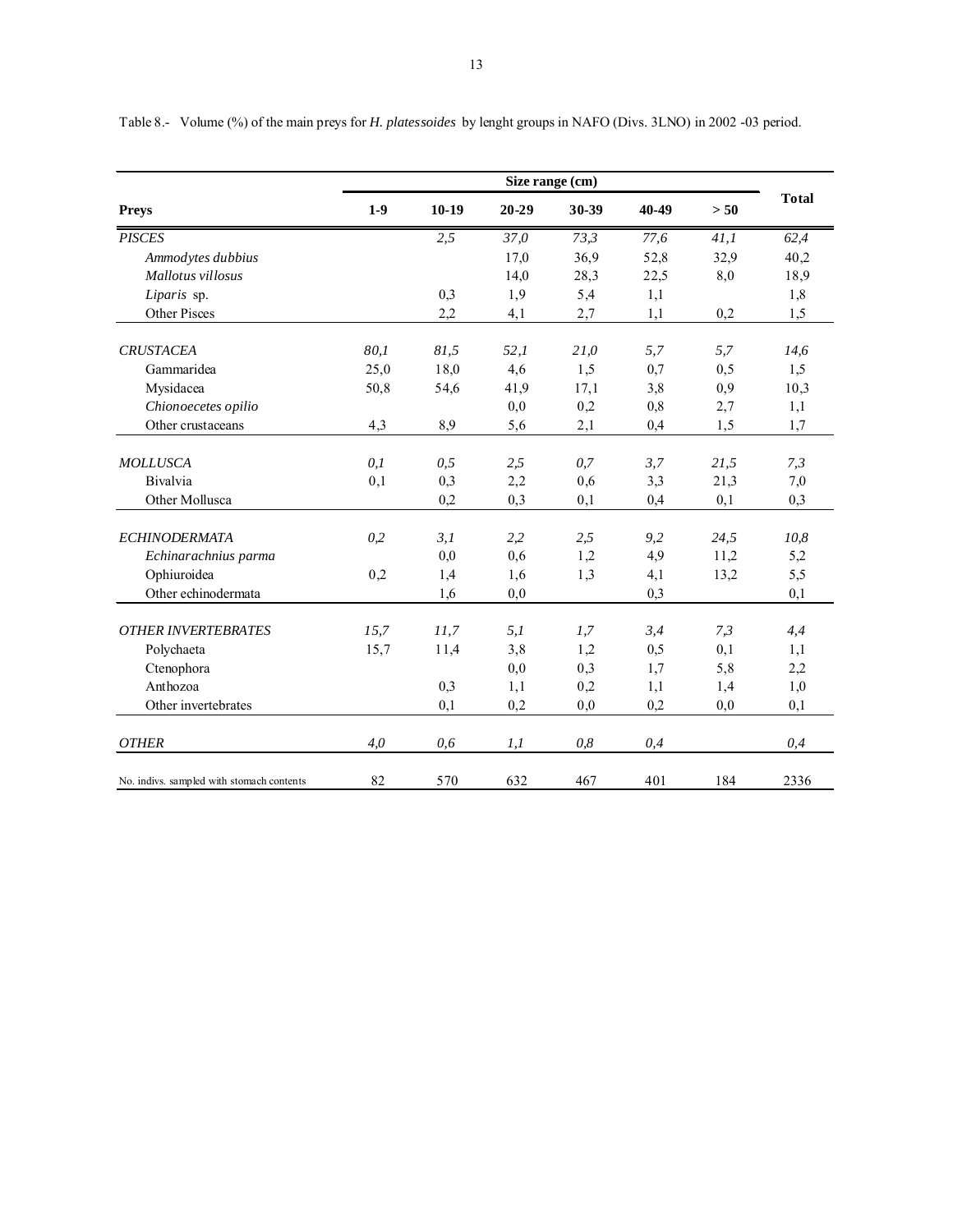|                                           | Size range (cm) |       |              |
|-------------------------------------------|-----------------|-------|--------------|
| <b>Preys</b>                              | $20 - 29$       | 30-39 | <b>Total</b> |
| <b>PISCES</b>                             |                 | 40,0  | 40,0         |
| Melanogrammus a eglefinus                 |                 | 40,6  | 35,4         |
| <b>Unidentified Pisces</b>                |                 | 7,1   | 6,2          |
| <b>CRUSTACEA</b>                          | 42,2            | 40,6  | 40,8         |
| Gammaridea                                | 0,9             |       | 0,1          |
| Mysidacea                                 | 41,4            | 5,1   | 9,7          |
| Paguridea                                 |                 | 10,2  | 8,8          |
| Pandalus borealis                         |                 | 25,4  | 22,1         |
| <b>MOLLUSCA</b>                           | 23,3            | 0,0   | 3,0          |
| Pectinidae                                | 23,3            |       | 3,0          |
| <b>ECHINODERMATA</b>                      | 24,1            | 0,5   | 3,5          |
| Ophiuroidea                               | 24,1            | 0,5   | 3,5          |
| <b>OTHER INVERTEBRATES</b>                | 10,3            | 11,2  | 11,1         |
| Anthozoa                                  |                 | 11,2  | 9,7          |
| <b>Bryozoa</b>                            | 3,4             |       | 0,4          |
| Polychaeta                                | 6,9             |       | 0,9          |
| No. indivs. sampled with stomach contents | 6               | 7     | 13           |

Table 9.- Volume (%) of the main preys for *H. platessoides* by lenght groups in Div. II b (ICES) in 2002.



Figure 1.- Mean Fulton Condition Factor (left) and Mean Relative Conditon Factor (right) of *H. platessoides* by size range (cm) and area. The sampled periods were: 1992-03 in 3M, 1995- 03 in 3LNO and IIb.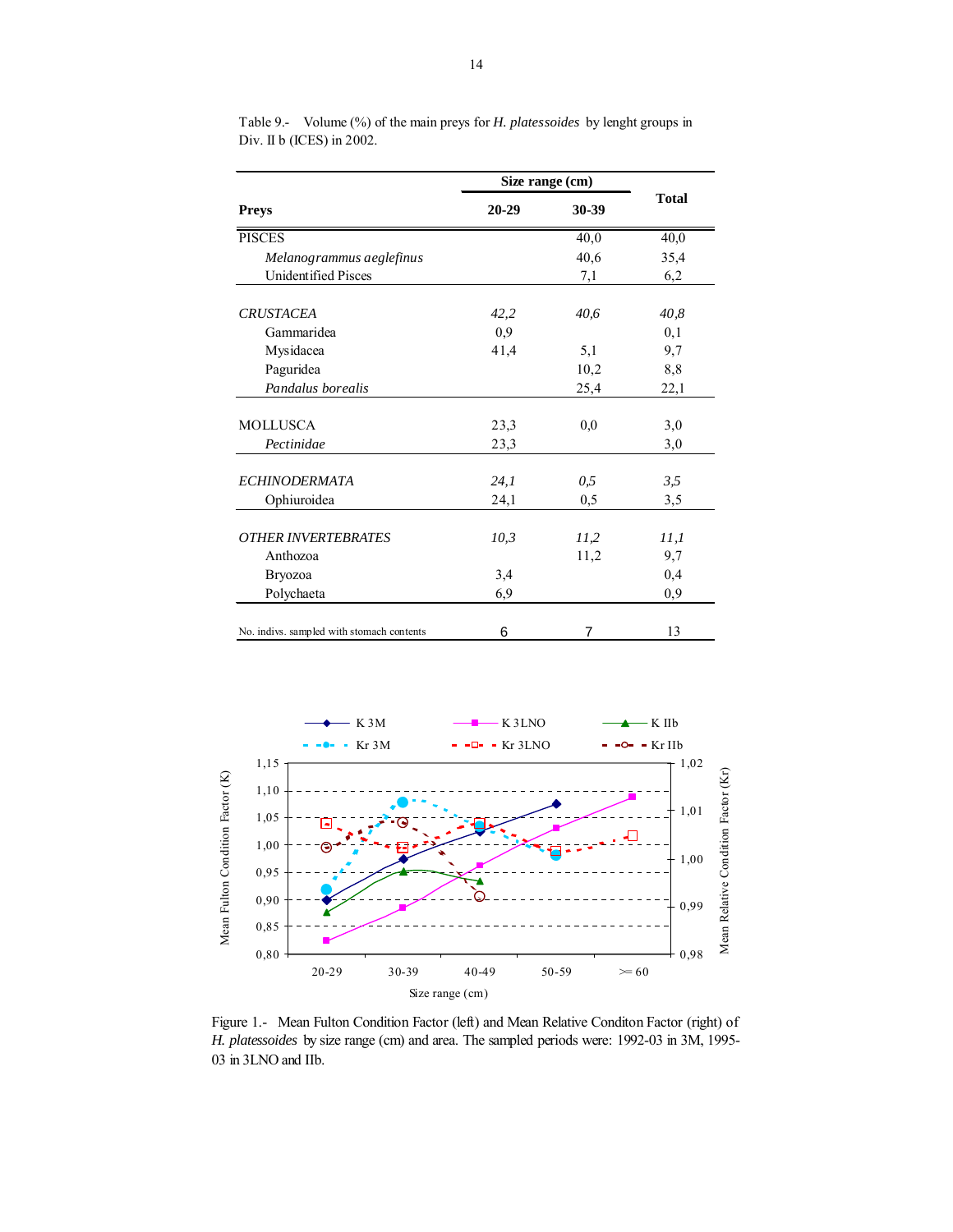

Figure 2.- Mean Relative Condition Factor and biomass estimated of *H. platessoides* by year in summer in 3M from 1992 to 2003.



Figure 3.- Mean Relative Condition Factor and biomass estimated of *H. hippoglossoides* by year in spring in 3LNO from 1995 to 2003. Biomass data corresponds with Platuxa Spanish Survey in 3NO.



Figure 4.- Mean Relative Condition Factor and biomass estimated of *H. platessoides* by year in autumn in IIb from 1995 to 2003. Data biomass from "Fletán Ártico" Spanish Survey in Svalbard area (IIb).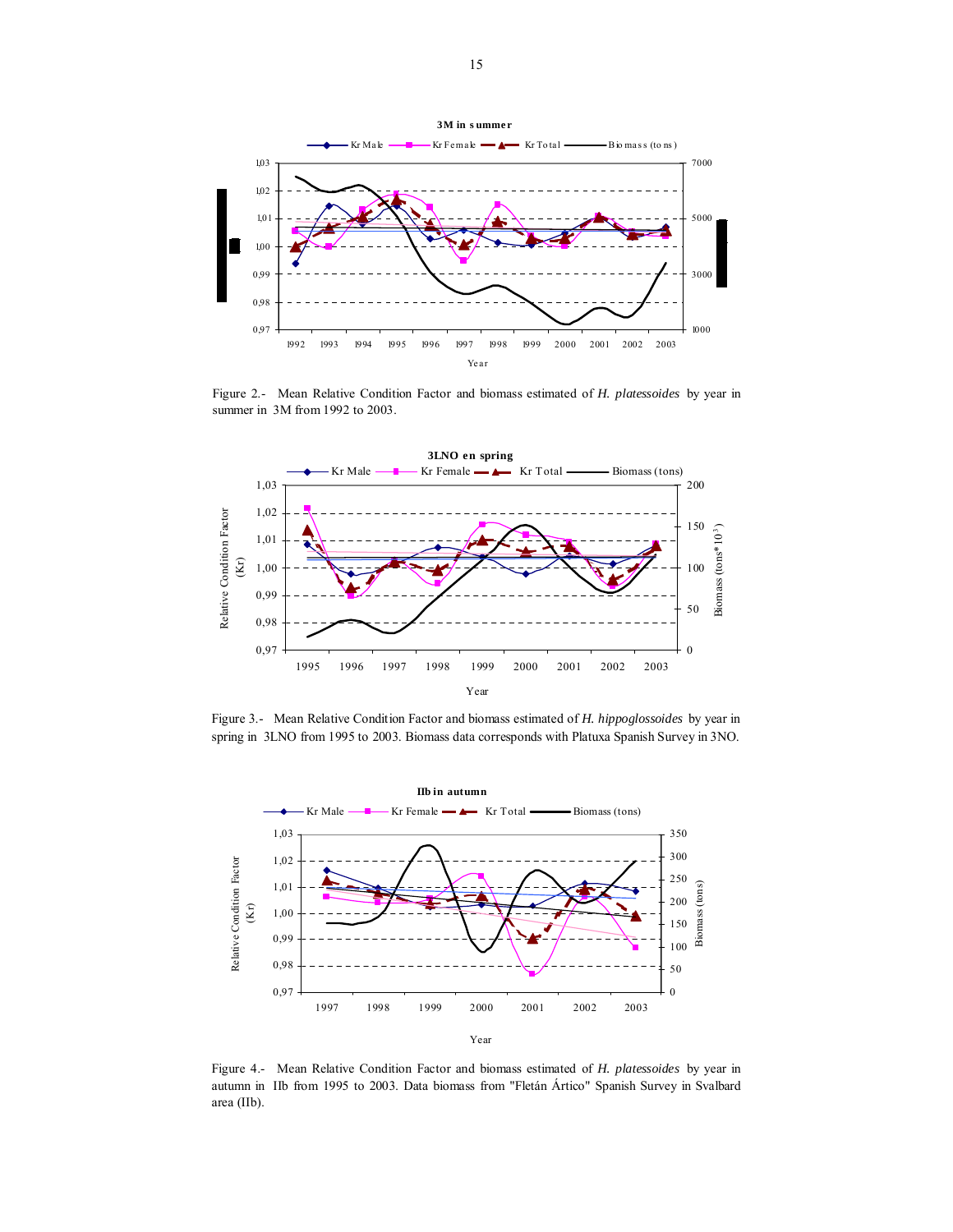

Figure 5.- Mean Relative Condition Factor (with 95% confidence interval) of H. platessoides by sex and season in each area. The sampled periods were: 1992-03 in 3M, and 1995-03 in 3LNO and IIb.



Figure 6.- Mean Relative Condition Factor of *H. platessoides* by year and length (cm) in each season in 3M from 1992 to 2003. Boxplots show the median and interquartile range.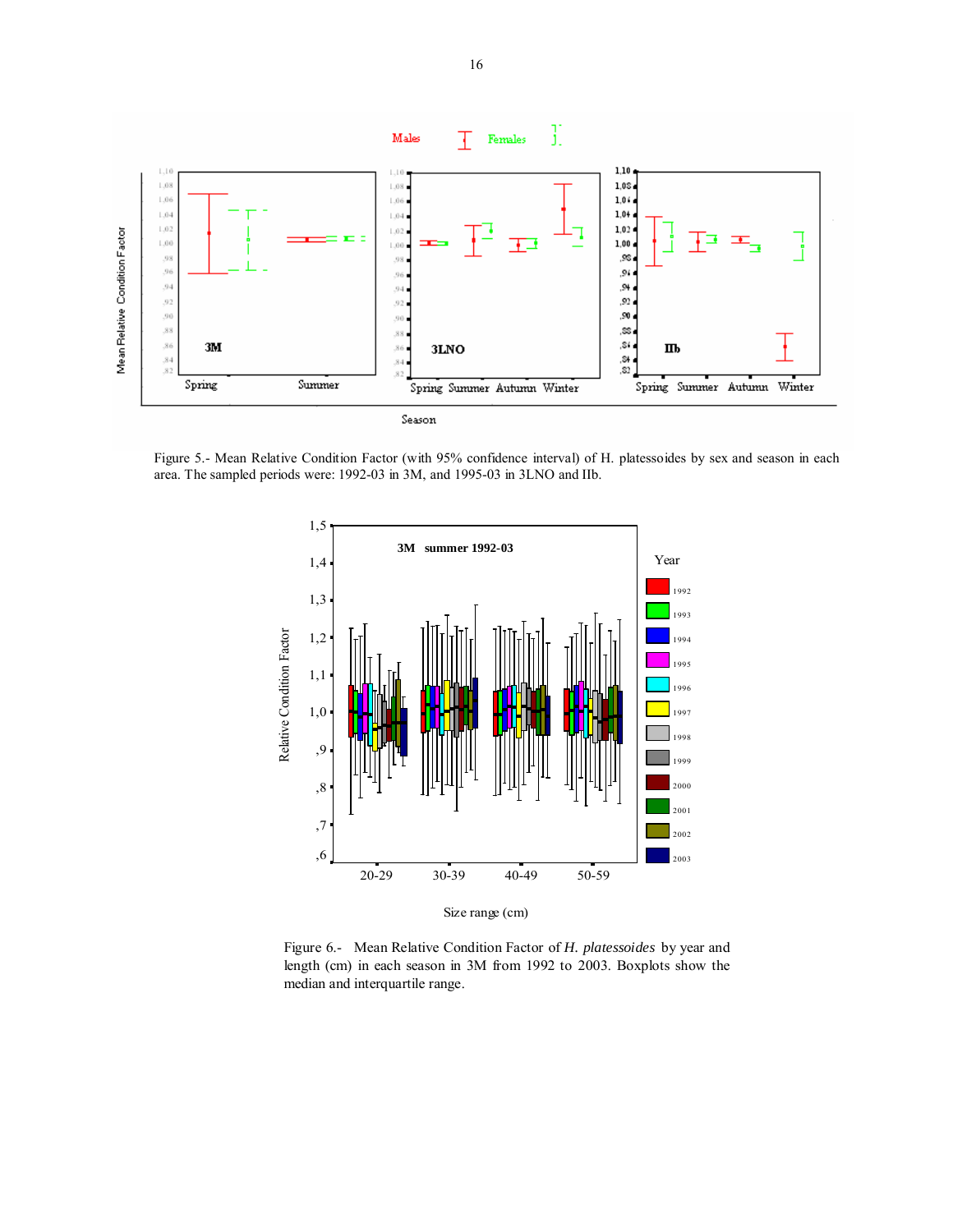

Figure 7.- Mean Relative Condition Factor of *H. platessoides* by year and length (cm) in each season in 3LNO from 1995 to 2003. Boxplots show the median and interquartile range.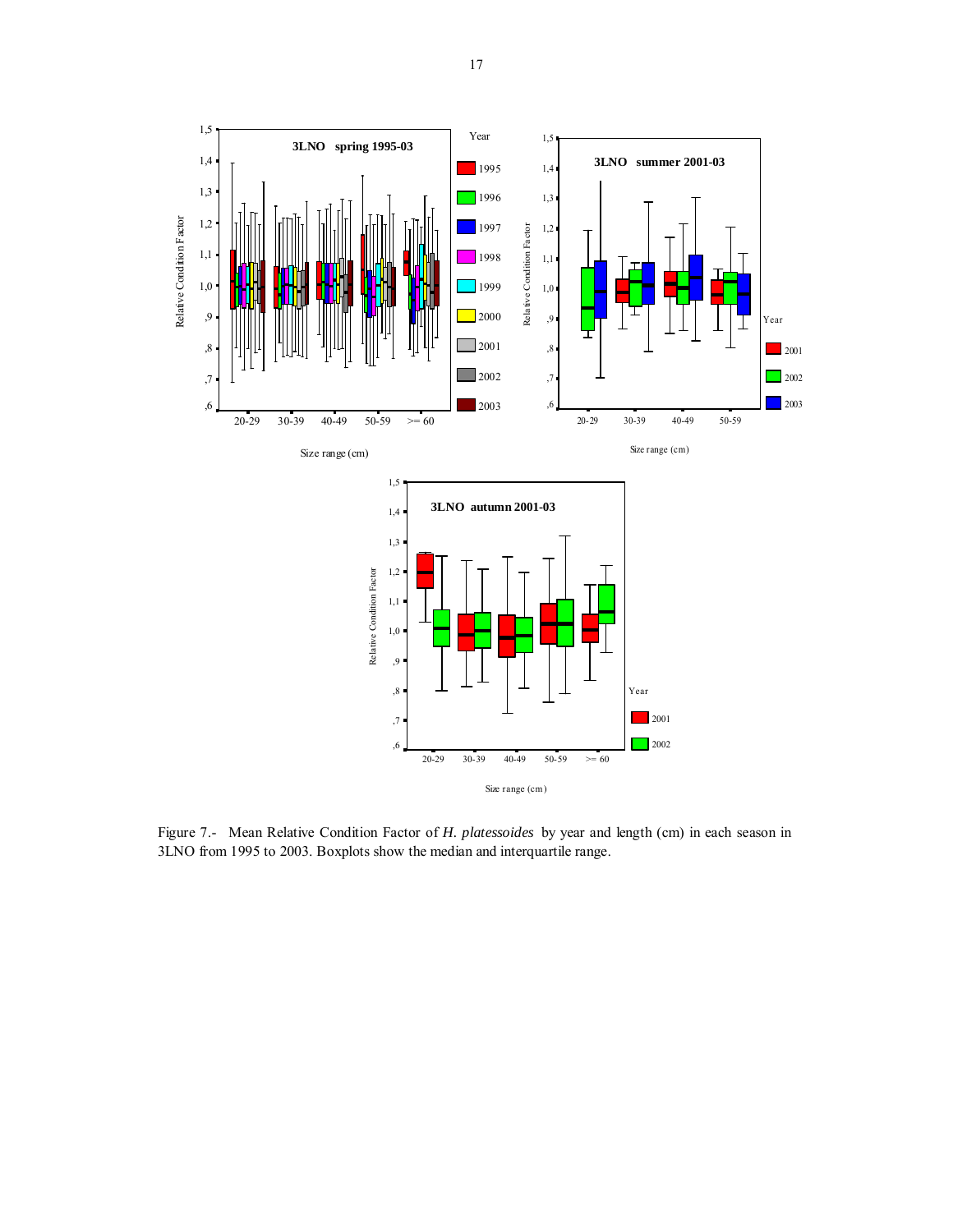

Figure 8.- Mean Relative Condition Factor of *H. platessoides* by year and length (cm) in each season in IIb from 1995 to 2003. Boxplots show the median and interquartile range.



Figure 9.- Mean Relative Condition Factor of *H. platessoides* by sex and maturity in each area from 1992 to 2003.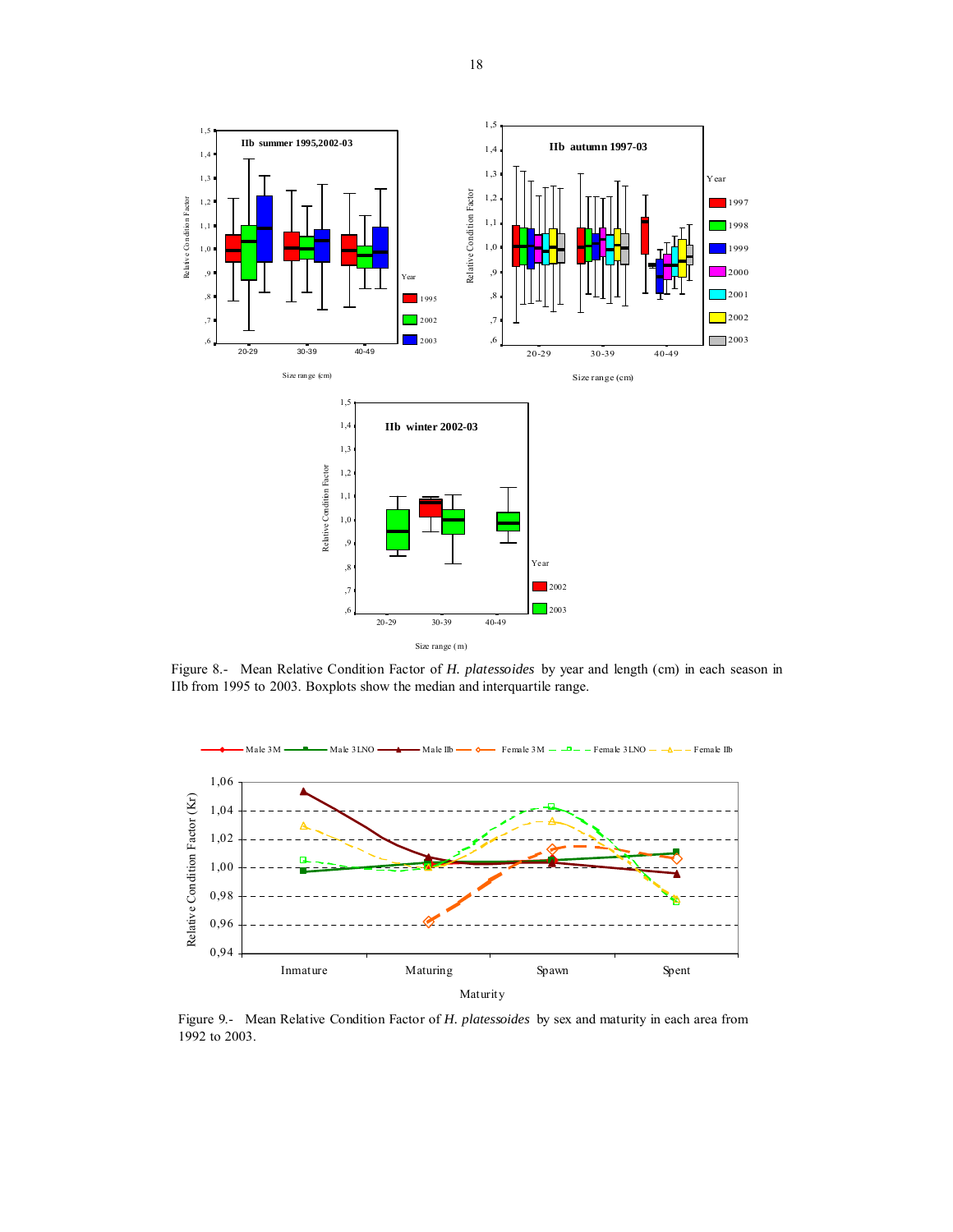

Figure 10.- Feeding Intensity (FI%) and Mean Relative Condition Factor (*Kr*) of spawning females of *H. platessoides* from 1995 to 2003. F=Females; M=Males



Figure 11.- Feeding Intensity in the feeding habits data of *H. platessoides* in North Atlantic area. NAFO (3M, 1993-03; 3LNO, 2002-03) and ICES (IIb, 2003).



Figure 12.- Volume (%) of the main prey groups for *H. platessoides* in Flemish cap (Div. 3M), 1993-2003.